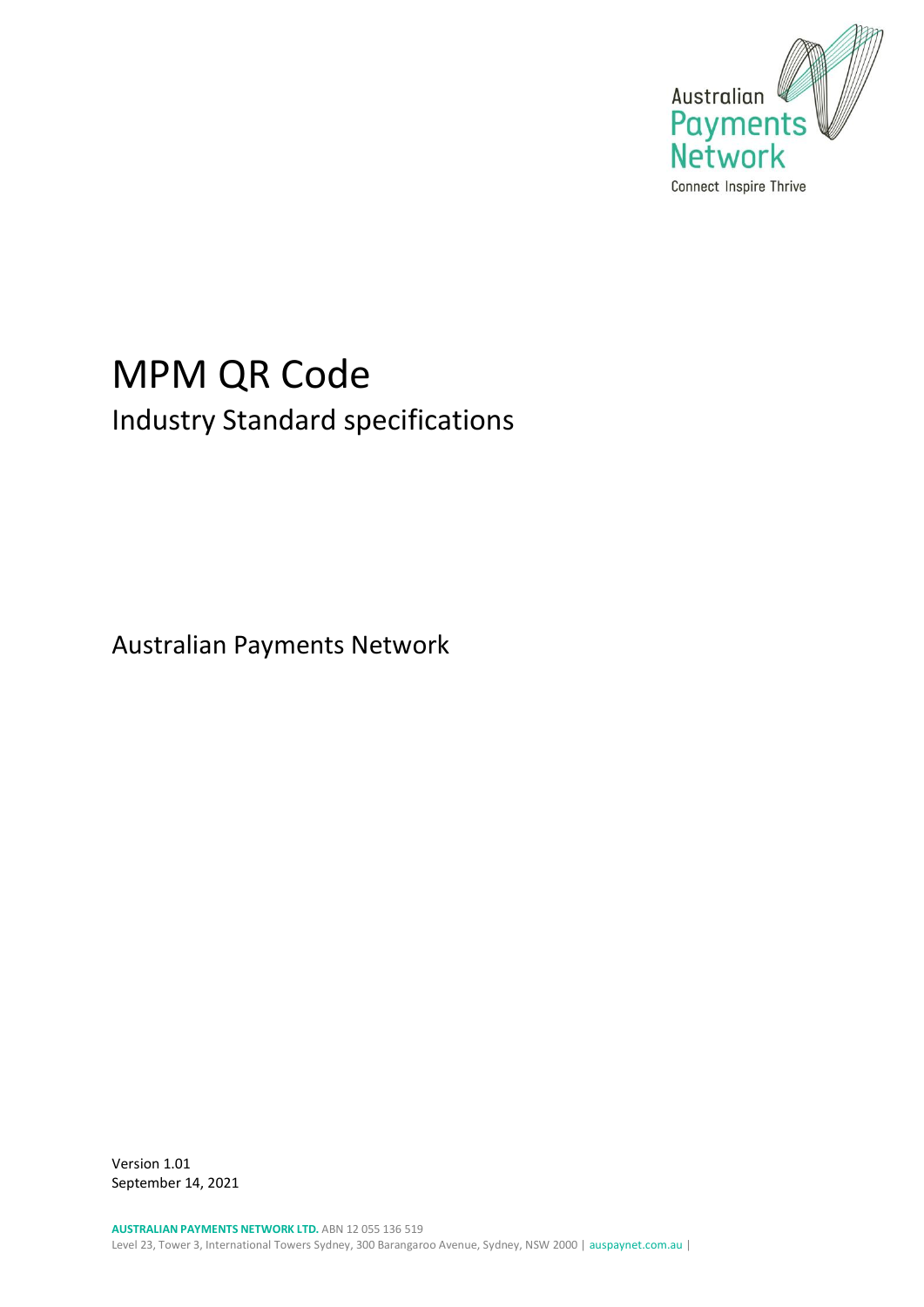# **Table of Contents**

| 1      | 1.1<br>1.2<br>1.3<br>1.4<br>1.5                                                                                                                          |  |
|--------|----------------------------------------------------------------------------------------------------------------------------------------------------------|--|
| 3      | 2.1<br>2.2                                                                                                                                               |  |
| 4<br>5 | 4.1<br>4.2<br>5.1                                                                                                                                        |  |
| 6      | 6.1<br>6.1.1<br>6.1.2<br>6.2<br>6.2.1<br>6.2.2<br>6.3<br>Data Object ID Allocation in Merchant Account Information Template - table 15<br>6.3.1<br>6.3.2 |  |
|        | 6.4<br>6.6<br>6.6.1<br>6.6.2<br>6.7<br>6.7.1<br>6.8<br>6.8.1<br>6.8.2                                                                                    |  |
| 7<br>8 | 7.1                                                                                                                                                      |  |
| 9      | 9.1                                                                                                                                                      |  |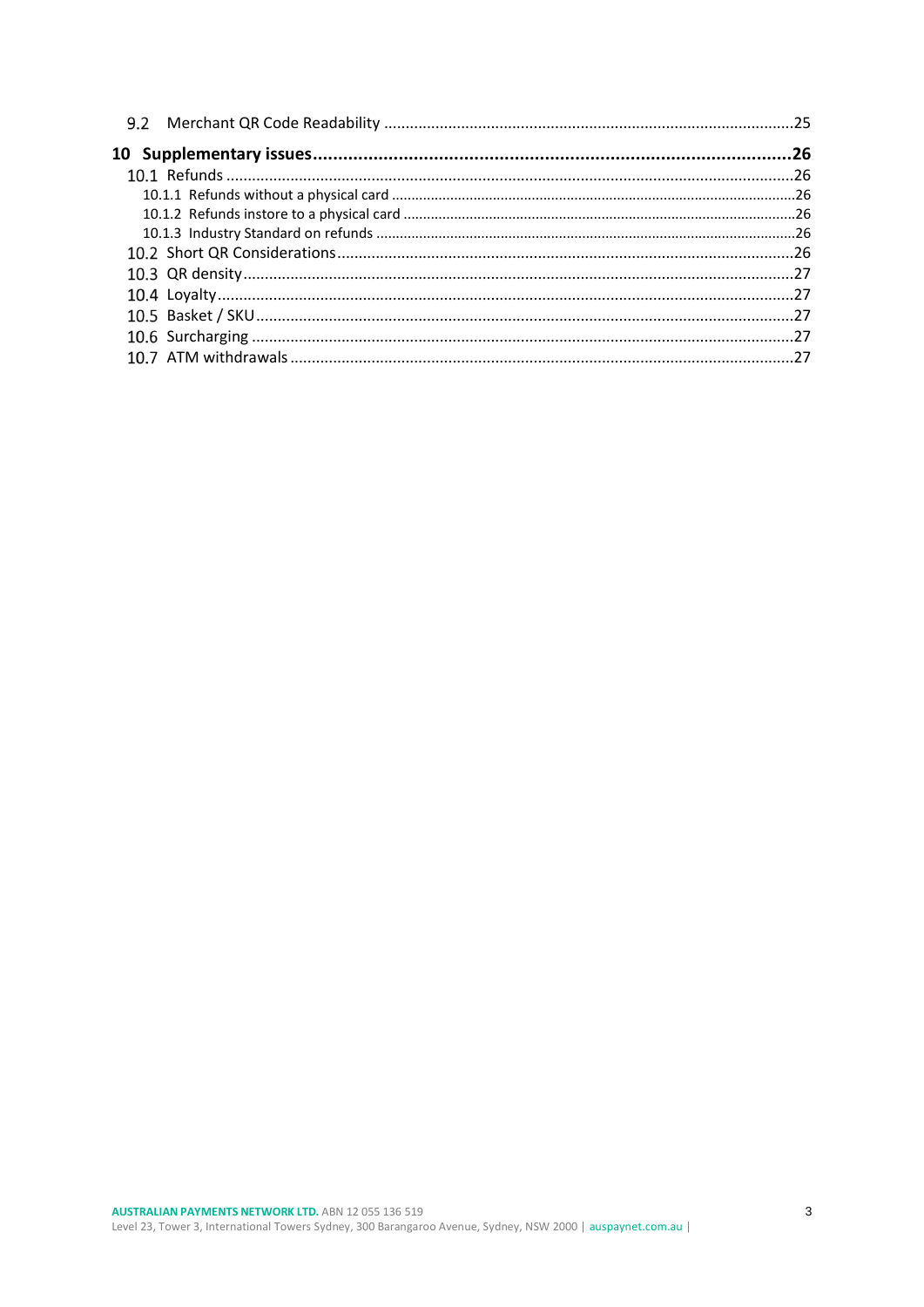# <span id="page-3-0"></span>**Tables**

| Table 5 Overview of Guidelines to be used for validation request to AusPayNet 13 |  |
|----------------------------------------------------------------------------------|--|
|                                                                                  |  |
|                                                                                  |  |
|                                                                                  |  |
|                                                                                  |  |
|                                                                                  |  |
|                                                                                  |  |
|                                                                                  |  |
|                                                                                  |  |
|                                                                                  |  |
|                                                                                  |  |
| Table 16 QR Branding: overview of Data visible on the QR (static and dynamic)24  |  |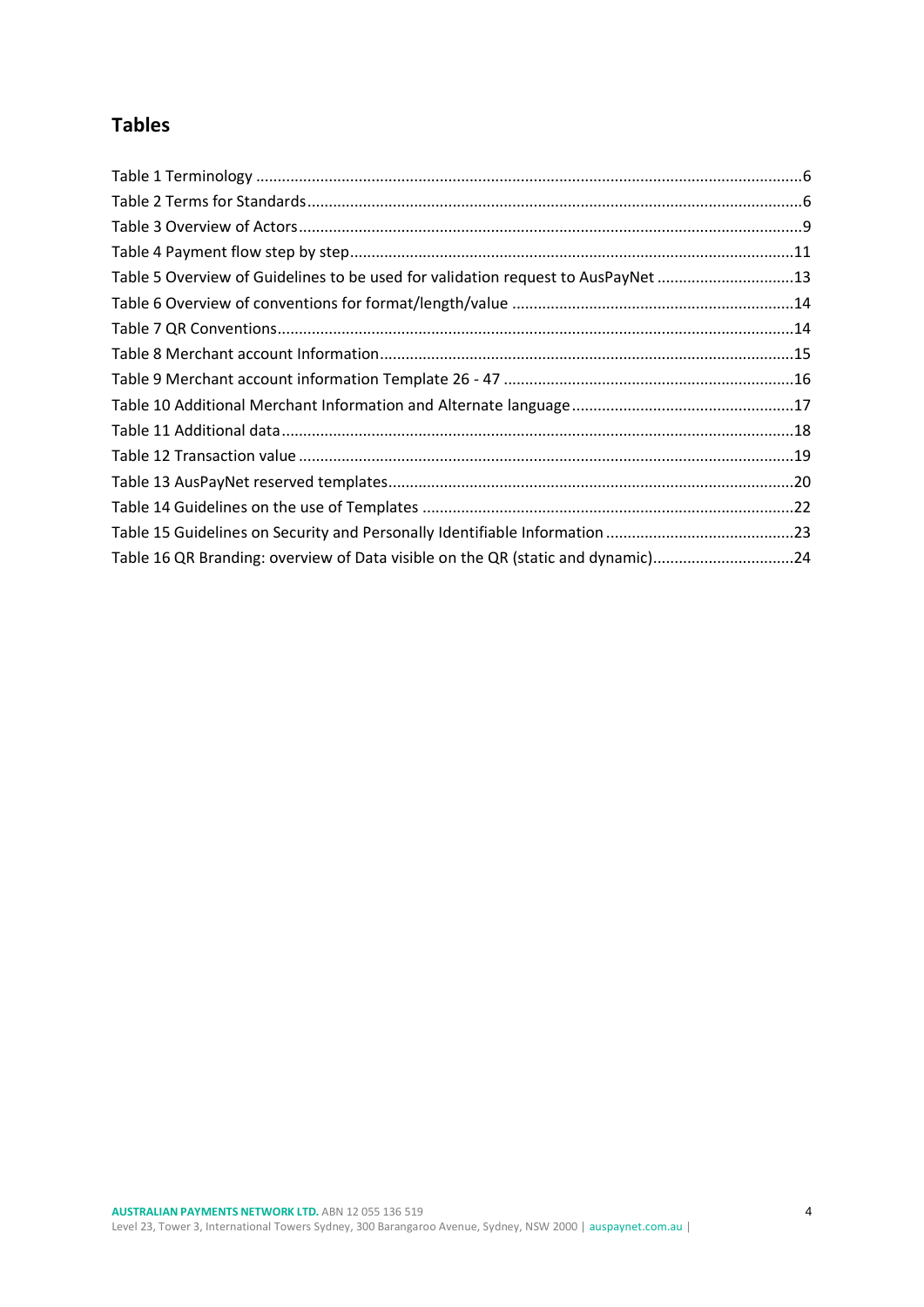# <span id="page-4-0"></span>**Figures**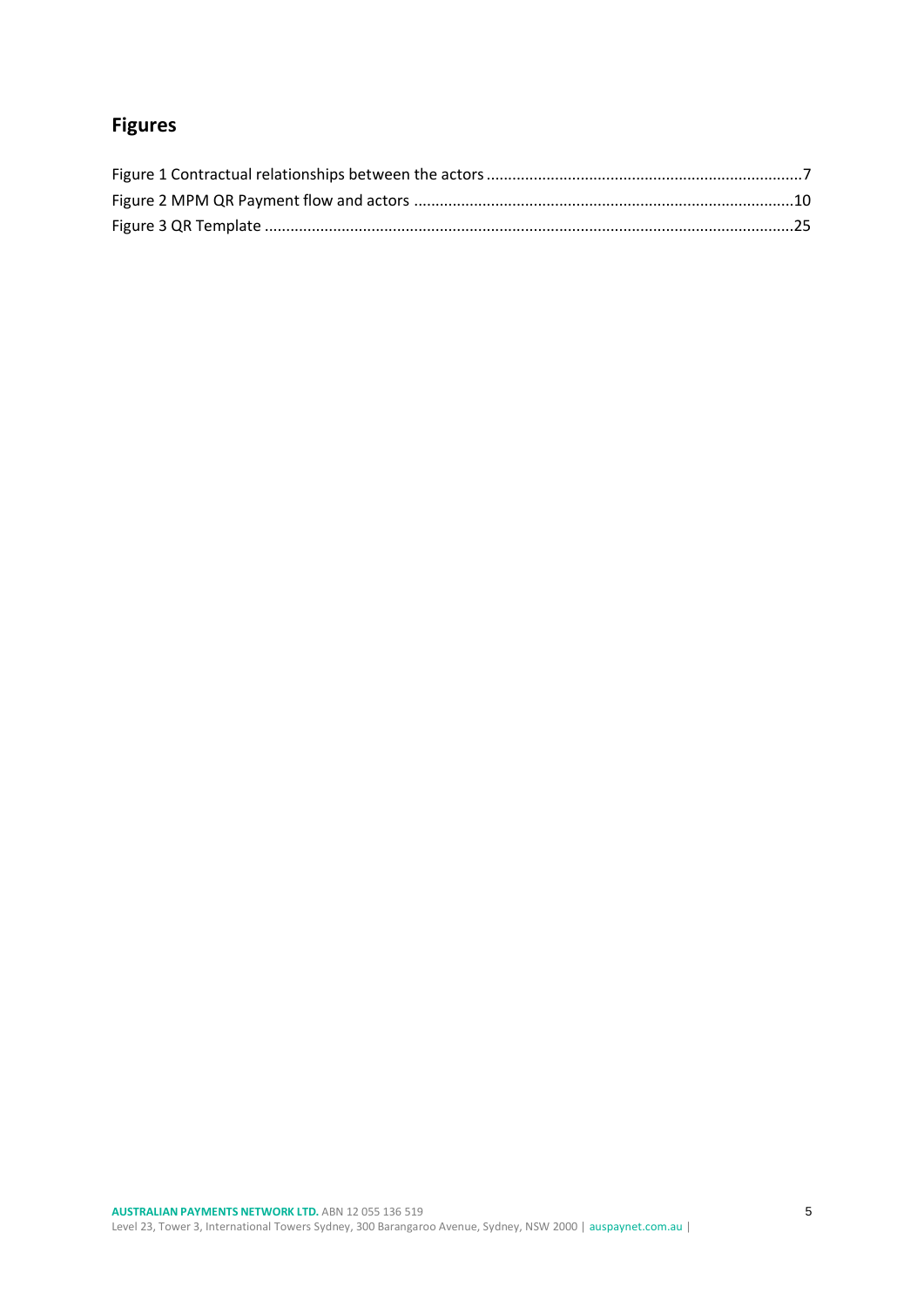# <span id="page-5-0"></span>**1 Background**

#### <span id="page-5-1"></span> $1.1$ **Purpose of the Industry Standard for Merchant-Presented Mode QR**

The purpose of the Industry Standard for Merchant-Presented Mode QR code (hereafter MPM QR) is to offer the Australian market an interoperable QR solution to Payers and Payees. The Industry Standard MPM QR code is free to use and not mandatory.

#### <span id="page-5-2"></span> $1.2$ **Benefits**

A Payee (for example a merchant) can present a single QR code which supports all payment methods that the Payee accepts to Payers. Payers can scan the QR with their app of choice, select their payment method of choice and have a consistent user experience when paying, using a MPM QR code.

#### <span id="page-5-3"></span> $1.3$ **Terminology and terms**

The Industry Standard MPM QR uses a few conventions when referring to specification, see the two tables below.

| <b>Shall</b>                                                                  | Defines a product or system capability which is mandatory                                         |
|-------------------------------------------------------------------------------|---------------------------------------------------------------------------------------------------|
| May                                                                           | Defines a product or system capability which is optional or a statement which is informative only |
|                                                                               | and is out of scope for this specification.                                                       |
| Defines a product or system capability which is recommended.<br><b>Should</b> |                                                                                                   |
|                                                                               |                                                                                                   |

<span id="page-5-6"></span>*Table 1 Terminology*

| Term                     | <b>Meaning</b>                                                        |
|--------------------------|-----------------------------------------------------------------------|
| Industry Standard MPM QR | Specifications as presented in this document.                         |
|                          |                                                                       |
| MPM QR                   | The functionality of the Merchant Presented QR code                   |
| <b>EMV QRCPS</b>         | Specifications as presented in EMV® QR Code Specification for Payment |
|                          | Systems (EMV QRCPS) Merchant-Presented Mode Version 1.1 November      |
|                          | 2020                                                                  |

<span id="page-5-7"></span>*Table 2 Terms for Standards*

#### <span id="page-5-4"></span> $1.4$ **Relevant documentation**

The Industry Standard MPM QR should be read in conjunction with the [EMV QRCPS](https://www.emvco.com/emv-technologies/qrcodes/) and the EMV MerchantPresented QR Guidance and Examples Version 1.0 November 2018 (see [here\)](https://www.emvco.com/emv-technologies/qrcodes/)

#### <span id="page-5-5"></span> $1.5$ **Availability of Industry Standard MPM QR**

The Industry Standard MPM QR is available for use by any organisation that has interest in offering MPM QR code solutions.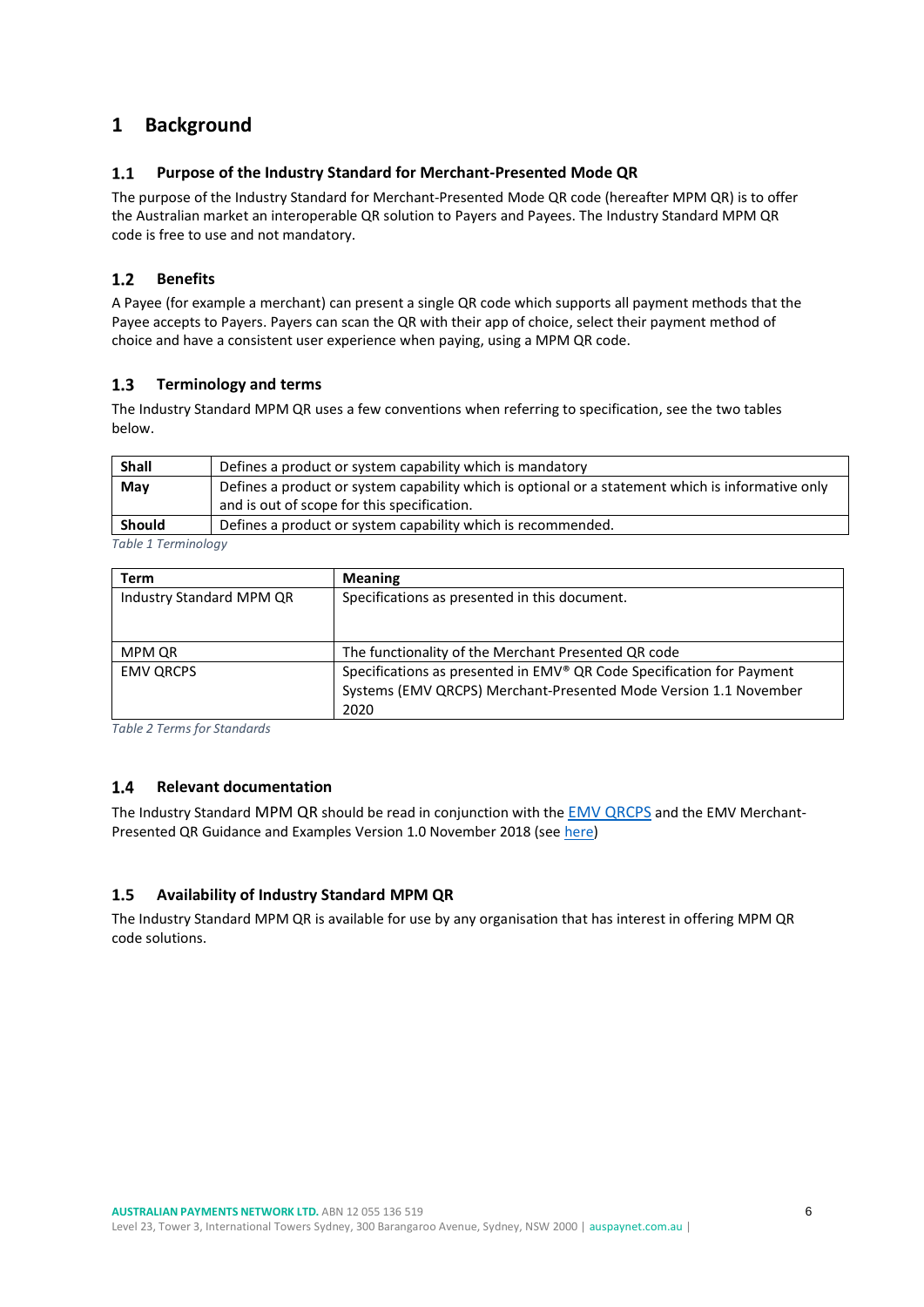# <span id="page-6-0"></span>**2 Actors**

The actors are the entities that provide and use the MPM QR code.

#### <span id="page-6-1"></span> $2.1$ **Actors and contractual relationships**

The Industry Standard for MPM QR code presupposes contractual relationships between the actors (se[e Figure](#page-6-3)  1 [Contractual relationships between the actors](#page-6-3)"). These contractual relationships should reflect the requirements of the Industry Standard MPM QR.

A Payer and Payee may have contracts with a Payment Service Provider (PSP) and an Institution or both. For example, the Payer may use the App of a Payer PSP and has an account with another Payer Institution.



<span id="page-6-3"></span>*Figure 1 Contractual relationships between the actors* 

#### <span id="page-6-2"></span> $2.2$ **Definitions of actors**

| #              | Actor | <b>Definition</b>                                                                                                                  |  |  |
|----------------|-------|------------------------------------------------------------------------------------------------------------------------------------|--|--|
| 1              | Payer | A legal or natural entity making a QR payment.                                                                                     |  |  |
|                |       | A Payer may have one (or multiple) contractual relationship(s) with the Payer PSP, the Payer<br>Institution or both.               |  |  |
|                |       | Example:                                                                                                                           |  |  |
|                |       | The Payer may be a consumer using a Trusted App on a mobile device to scan a QR or a<br>business scanning a QR using ERP software. |  |  |
| $\overline{2}$ | Payee | A legal or natural entity accepting the MPM QR payment.                                                                            |  |  |
|                |       | A Payee may have one (or multiple) contractual relationship(s) to a Payee PSP or Payee                                             |  |  |
|                |       | Institution to enable the MDM QR code functionality.                                                                               |  |  |
|                |       | Example:                                                                                                                           |  |  |
|                |       | Multi store retailer                                                                                                               |  |  |
|                |       | Small business                                                                                                                     |  |  |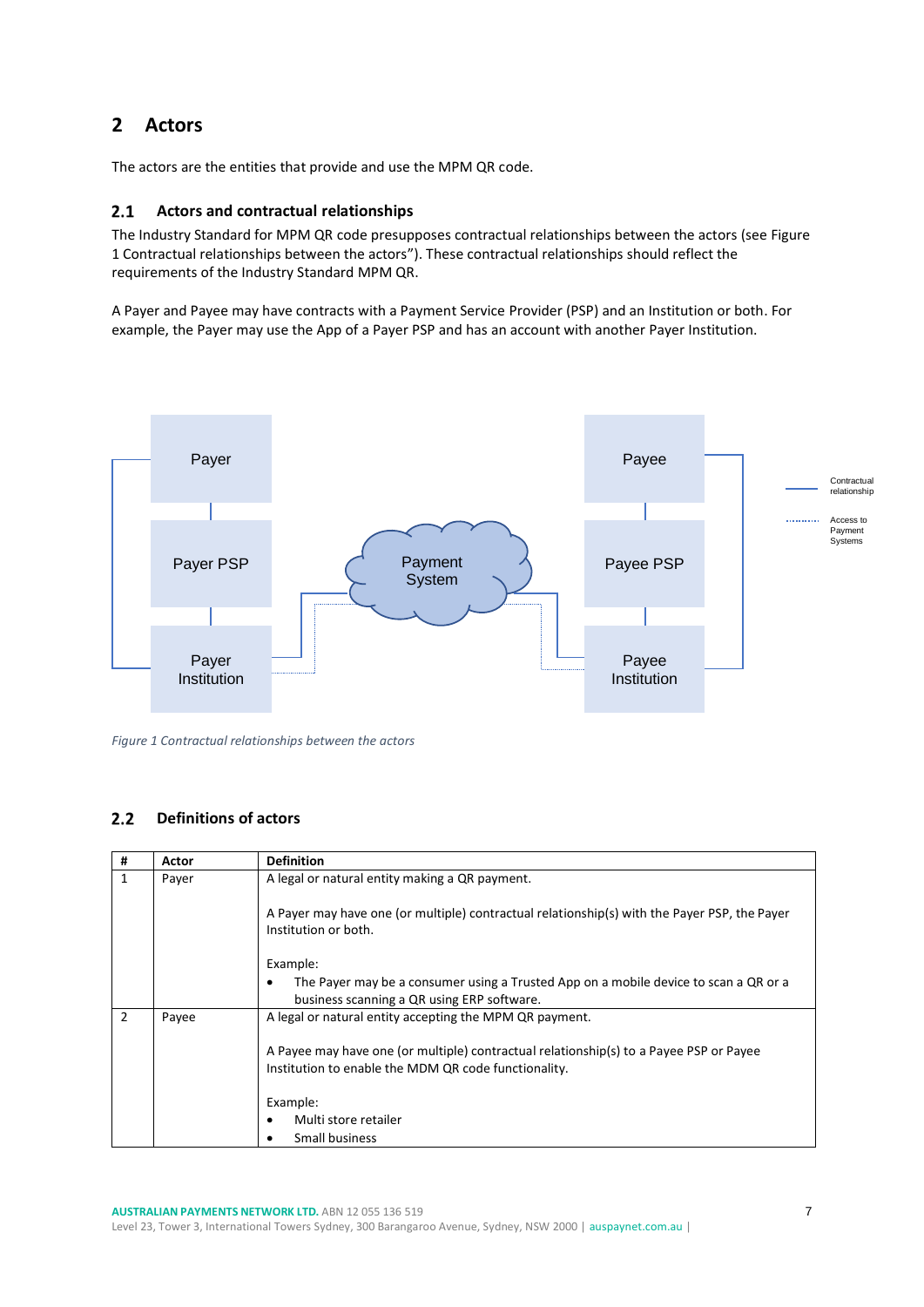| #                      | Actor              | <b>Definition</b>                                                                               |  |
|------------------------|--------------------|-------------------------------------------------------------------------------------------------|--|
| 3                      | Merchant           | A QR code (Quick Response code) is a two-dimensional barcode.                                   |  |
|                        | Presented QR       | The QR code can be a static or dynamic QR code presented by the Payee to the Payer              |  |
|                        | code               | containing the relevant information to initiate a (payment) transaction in conformance with     |  |
|                        |                    | the Industry Standard MPM QR.                                                                   |  |
|                        |                    |                                                                                                 |  |
|                        |                    | The QR Code is a registered trademark of DENSO WAVE.                                            |  |
| 4                      | <b>Trusted App</b> | An application from a Payer PSP or Payer Institution. The Application could be a mobile App or  |  |
|                        |                    | other form of Application. In case of a mobile application the Trusted App is vetted by the App |  |
|                        |                    | Store, Play Store or other mobile operating system app-store. For other Apps the control and    |  |
|                        |                    | distribution may be via another trusted provider. A Trusted App is in conformance with the      |  |
|                        |                    | Security and Privacy Guidelines and Branding Guideline.                                         |  |
|                        |                    | A Trusted App may contain the Payer credentials and may request (additional) authorisation      |  |
|                        |                    | and authentication of the Payer.                                                                |  |
|                        |                    |                                                                                                 |  |
|                        |                    | Examples:                                                                                       |  |
|                        |                    | Mobile Banking App<br>$\bullet$                                                                 |  |
|                        |                    | Multi store retailer app<br>$\bullet$                                                           |  |
|                        |                    | ERP scanning software<br>٠                                                                      |  |
| 5                      | Payer              | The Payer Institution manages the account of the Payer and is authorised to pay the             |  |
|                        | Institution        | transaction amount to the Payee.                                                                |  |
|                        |                    |                                                                                                 |  |
|                        |                    | The Payer institution initiates and processes the QR based payment on behalf of the Payer,      |  |
|                        |                    | providing the Payer with the Trusted App to scan a merchant presented QR.                       |  |
|                        |                    | The Payer Institution has direct (system) access to the Payment System and as such subject to   |  |
|                        |                    | the compliance of specific rules and regulations of the individual Payment Systems and licenses |  |
|                        |                    | of the competent authorities                                                                    |  |
|                        |                    |                                                                                                 |  |
|                        |                    | Example:                                                                                        |  |
|                        |                    | Card Issuers<br>$\bullet$                                                                       |  |
|                        |                    | <b>Banks</b>                                                                                    |  |
| 6                      | Payer PSP          | The Payer Payment Service Provider offers products and solutions to the Payer, like the         |  |
|                        |                    | Trusted App and payment initiating services.                                                    |  |
|                        |                    |                                                                                                 |  |
|                        |                    | The management of the account is still performed by the Payer Institution.                      |  |
|                        |                    | The Payer PSP has a contractual relationship with the Payer Institution for (system) access to  |  |
|                        |                    | the individual Payment Systems with matching (usually lighter) license requirements from the    |  |
| competent authorities. |                    |                                                                                                 |  |
|                        |                    |                                                                                                 |  |
|                        |                    | Examples:                                                                                       |  |
|                        |                    | <b>Wallet Providers</b><br>٠                                                                    |  |
|                        |                    | Issuers of cards with a sponsorship from a direct issuer                                        |  |
| $\overline{7}$         | Payee              | The Payee Institution has a direct contractual agreement with the Payee to generate the QR,     |  |
|                        | Institution        | accept the payment and settle the funds on the Payees account.                                  |  |
|                        |                    |                                                                                                 |  |
|                        |                    | The Payee Institution has direct (system) access to the Payment System and as such subject to   |  |
|                        |                    | the compliance of specific rules and regulations of the Payment Systems and licenses of the     |  |
|                        |                    | competent authorities.                                                                          |  |
|                        |                    |                                                                                                 |  |
|                        |                    | Examples:                                                                                       |  |
|                        |                    | Acquirers of cards payments                                                                     |  |
|                        |                    | <b>Banks</b>                                                                                    |  |
| 8                      | Payee PSP          | The Payee has a direct contractual agreement with the Payee Payment Service Provider to         |  |
|                        |                    | generate the QR. The Payee is using the product and services of the PSP for the acceptance of   |  |
|                        |                    | the individual Payment Systems.                                                                 |  |
|                        |                    | The management of the account and related funds is still performed by the direct Payee          |  |
|                        |                    | Institution.                                                                                    |  |
|                        |                    |                                                                                                 |  |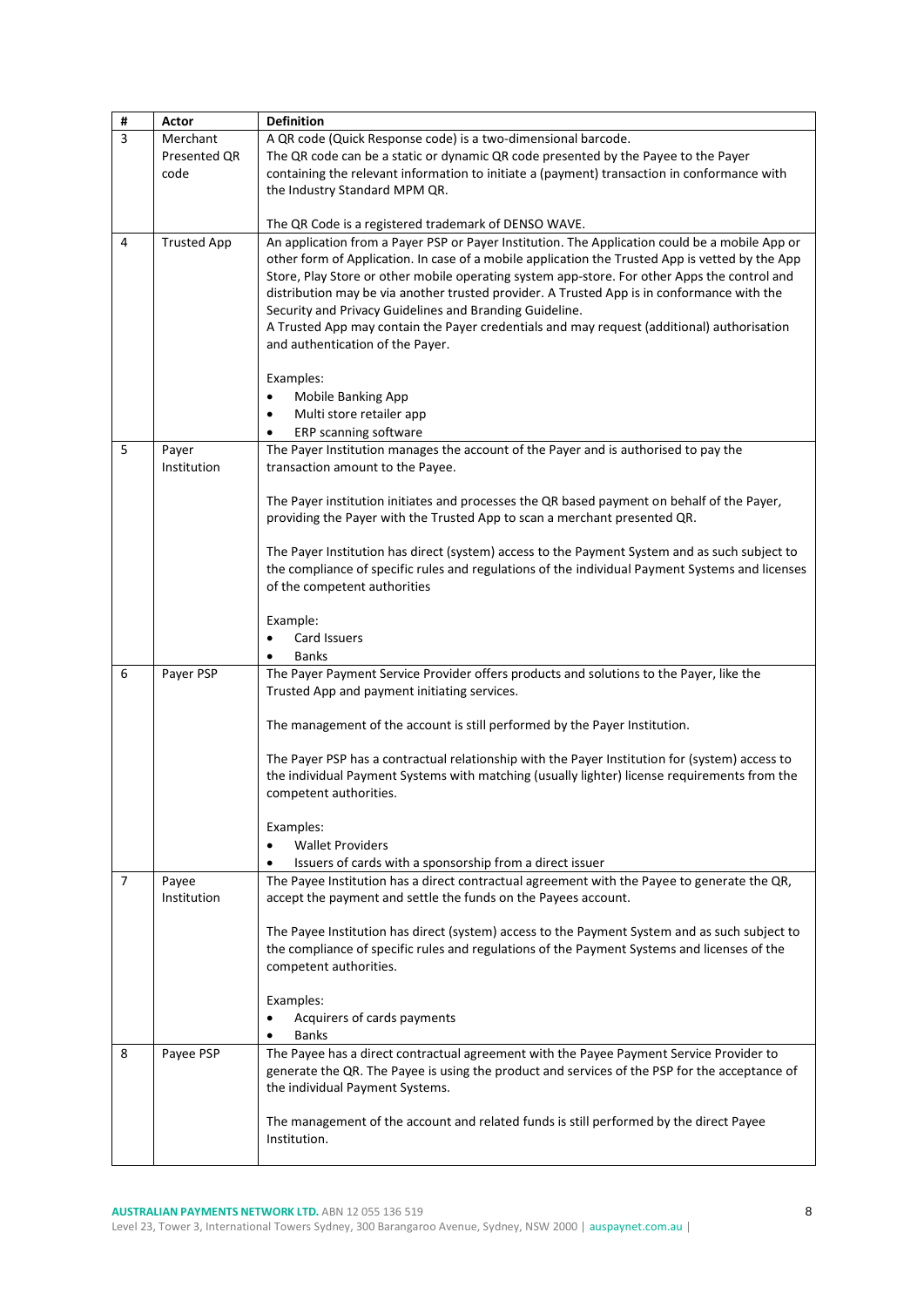| #  | Actor                          | <b>Definition</b>                                                                                                                                                                                                                                                                                                                |  |
|----|--------------------------------|----------------------------------------------------------------------------------------------------------------------------------------------------------------------------------------------------------------------------------------------------------------------------------------------------------------------------------|--|
|    |                                | The Payee PSP has no direct access to the Payment System with matching (usually lighter)<br>license requirements from the competent authorities.                                                                                                                                                                                 |  |
|    |                                | Examples:<br>payment Gateways providing one set of APIs for online QR based payments for<br>$\circ$<br>different Payment Systems<br>POS Terminal Provider.<br>$\circ$                                                                                                                                                            |  |
| 9  | Payment<br>System <sup>1</sup> | A Payment System (or framework) refers to the rules, processes, and procedures for<br>transferring funds from one account to another (known as clearing) and for settlement. The<br>payment systems can cover various payment methods as: cards or real time payments.<br>Payment systems can be based on a 3 or 4 corner model. |  |
| 10 | <b>Network</b>                 | The entities (Payment System, Initiating Institution and Receiving Institution) as a total<br>providing all the messaging features, clearing and settlement services.                                                                                                                                                            |  |

<span id="page-8-0"></span>Table 3 Overview of Actors

Note:

- For the Industry Standard for MPM QR code the requirements treat the PSP and the Institution as the same unless specified. Unless stated otherwise, when 'Payer Institution' or 'Payee Institution' is used, it can be replaced by 'Payer PSP' and 'Payee PSP' respectively.
- In some cases the term "merchant" or "consumer" is used in the Industry Standard and not "Payee" or "Payer", when it refers to data object definitions of EMV (for instance the data object "Additional Consumer Data Request ") or in case of terms like "consumer presented" and "merchant-presented") to preserve the original intended definitions.

<sup>&</sup>lt;sup>1</sup> In the EMV MPM specifications, Payment Systems is not formally described, but used as Payment Network in the narrow sense as in the Industry Standard MPM QR.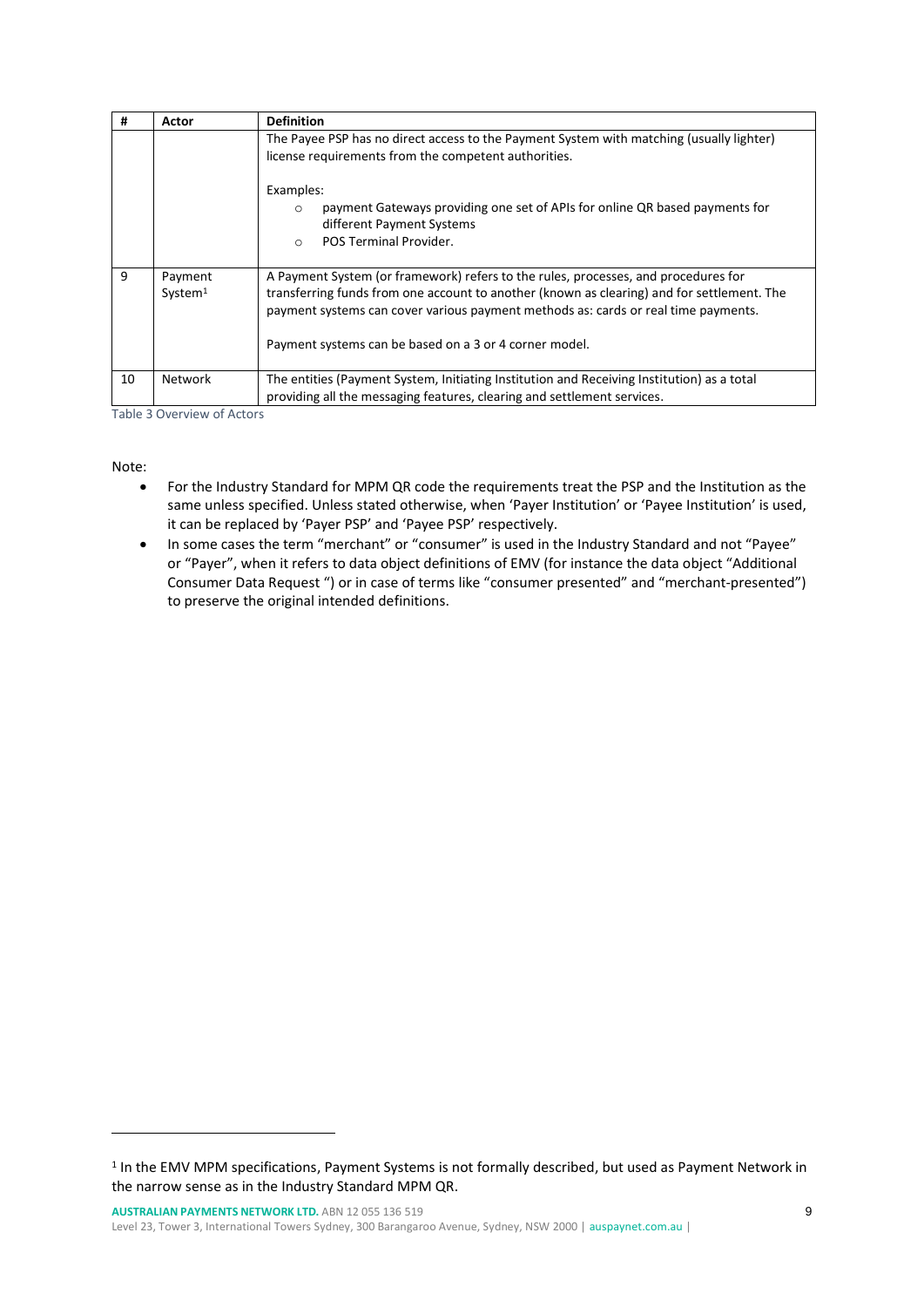# <span id="page-9-0"></span>**3 Payment flow**

The **payment flow** below is an example for illustration purposes, as in practice it may be different per Payment System. All Payment Network messages (step 3 -10) and the scanning of QR are considered to be defined by the relevant actors. The scope of the **Industry Standard** is the QR payload (see also [4](#page-11-0) [Scope Industry Standard](#page-11-0)  [MPM QR\)](#page-11-0).



<span id="page-9-1"></span>*Figure 2 MPM QR Payment flow and actors*

| <b>Step</b>    | Actor                | <b>Action</b>                          | <b>Description</b>                                                                                                                                                  | <b>Comments</b>                                                                                                                                                                                                                                                                                                                                                             |
|----------------|----------------------|----------------------------------------|---------------------------------------------------------------------------------------------------------------------------------------------------------------------|-----------------------------------------------------------------------------------------------------------------------------------------------------------------------------------------------------------------------------------------------------------------------------------------------------------------------------------------------------------------------------|
| 1              | Payee                | Present QR                             | Payee presents the Industry<br>Standard MPM QR to the<br>Payer with the required Payer<br>information and relevant<br>payment details.                              | The Payee Institution provides QR<br>$\bullet$<br>generation services to the Payee. The<br>QR may be dynamic or static. For<br>example:<br>Dynamic QR for POS based<br>$\Omega$<br>solutions<br>$\circ$ API to generate a QR on a<br>customer display.<br>For a static QR the Payee Institution<br>٠<br>may provide an order and printing<br>service via a merchant portal. |
| $\overline{2}$ | Payer                | Scan QR                                | Payer scans the MPM<br>Industry Standard QR with a<br><b>Trusted App</b>                                                                                            | The Trusted App may prompt the<br>$\bullet$<br>Payer to provide details like the<br>amount or additional information as<br>bill number and loyalty ID.                                                                                                                                                                                                                      |
| 3              | Payer                | Initiate Payment                       | Payer validates payment<br>details as presented in the<br>Trusted App, approves the<br>payment and the data is<br>submitted by the App to the<br>Payer Institution. | The Trusted App of the Payer<br>$\bullet$<br>Institution may request specific<br>authorisation and authentication by<br>the Payer to approve the payment or<br>a request additional information on<br>the identity of the Payer.                                                                                                                                            |
| 4              | Payer<br>Institution | Approve or decline<br>initiate request | The Payer Institution<br>validates the Payer request,<br>secures or withdraws the                                                                                   | The Payer Institution may decline the<br>$\bullet$<br>request from the Payer due to<br>insufficient balance on the Payer                                                                                                                                                                                                                                                    |

**AUSTRALIAN PAYMENTS NETWORK LTD.** ABN 12 055 136 519

Level 23, Tower 3, International Towers Sydney, 300 Barangaroo Avenue, Sydney, NSW 2000 | [auspaynet.com.au](http://www.auspaynet.com.au/) |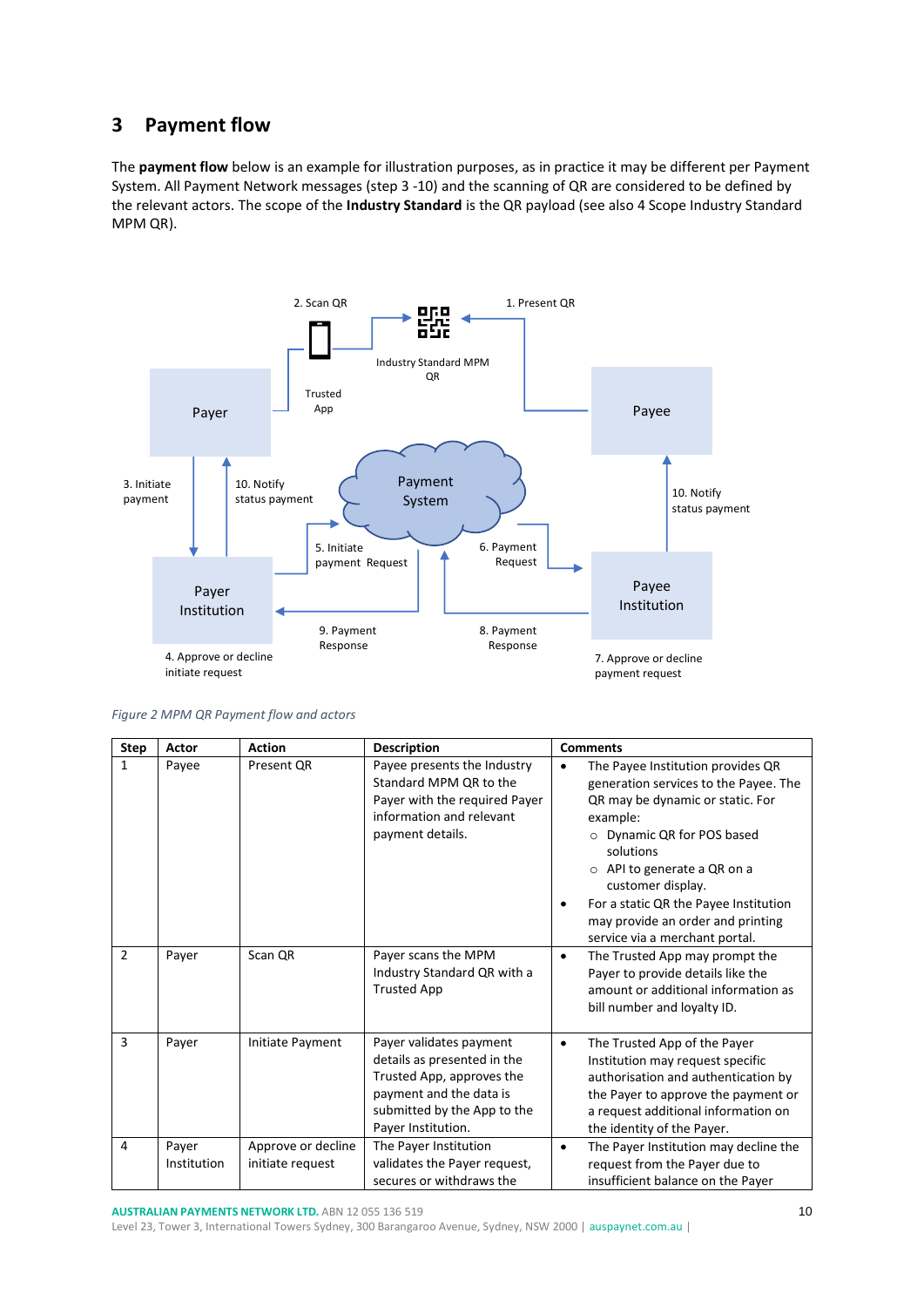| <b>Step</b>    | Actor                | <b>Action</b>                         | <b>Description</b>                                                                           | <b>Comments</b>                                                                                                                                                                                                                                                                                                                                                                |
|----------------|----------------------|---------------------------------------|----------------------------------------------------------------------------------------------|--------------------------------------------------------------------------------------------------------------------------------------------------------------------------------------------------------------------------------------------------------------------------------------------------------------------------------------------------------------------------------|
|                |                      |                                       | amount from the Payer<br>account                                                             | account or first load funds to the<br>wallet account of the Payer.<br>In case of a Payer PSP the request to<br>$\bullet$<br>Initiate the payment may be<br>forwarded to the Payer Institute to<br>secure the funds.                                                                                                                                                            |
| 5              | Payer<br>Institution | Initiate Payment<br>Request           | The Payer Institution sends<br>the request to the Payment<br>System.                         | The Payment System specifies the<br>$\bullet$<br>request format (for example an ISO<br>format or a specific push payment<br>API).<br>The Payment System will route the<br>$\bullet$<br>transaction to the relevant Payee<br>Institution.                                                                                                                                       |
| 6              | Payment<br>System    | Request Initiate<br>Payment           | The Payment System<br>forwards the Request to the<br>Payee Institution for<br>validation.    |                                                                                                                                                                                                                                                                                                                                                                                |
| $\overline{7}$ | Payee<br>Institution | Approve or decline<br>payment request | Payee Institution validates<br>the Payment Request on<br>behalf of the Payee.                | If the Payee Institution approves the<br>$\bullet$<br>Payment Request the funds will be<br>transferred to the account of the<br>Payee based on the rules and<br>regulations of the Payment System<br>and the commercial agreements with<br>the Payee.                                                                                                                          |
| 8              | Payee<br>Institution | Payment Response                      | The Payee Institution sends a<br>response (decline or<br>approval) to the Payment<br>System  | The Payment System specifies the<br>$\bullet$<br>request format                                                                                                                                                                                                                                                                                                                |
| 9              | Payment<br>System    | Payment Response                      | The Payment System sends a<br>response (decline or<br>approval) to the Payer<br>Institution. | The Payment System specifies the<br>$\bullet$<br>request                                                                                                                                                                                                                                                                                                                       |
| 10             | Payee<br>Institution | Notify Payment<br><b>Status</b>       | The Payee Institution notifies<br>the Payee of the status of the<br>payment                  | $\bullet$<br>The status notification may be<br>related to the actual transfer of the<br>funds to the Payee account or a<br>notification that the transaction has<br>been processed successfully to a<br>device (POS/cash-register) or both.<br>The timing and message format of<br>the notification is decided by the<br>Payment System and the Payee<br>Institution.          |
| 11             | Payer<br>Institution | Notify Payment<br><b>Status</b>       | The Payer Institution notifies<br>the Payer of the status of the<br>payment.                 | The notification will mostly be part of<br>$\bullet$<br>the Trusted App features to inform<br>the Payer of the actual deduction of<br>the funds or a notification that the<br>transaction has been processed<br>successfully or failed.<br>The timing and message format of<br>$\bullet$<br>the notification is decided by the<br>payment system and the Payer<br>Institution. |

<span id="page-10-0"></span>*Table 4 Payment flow step by step*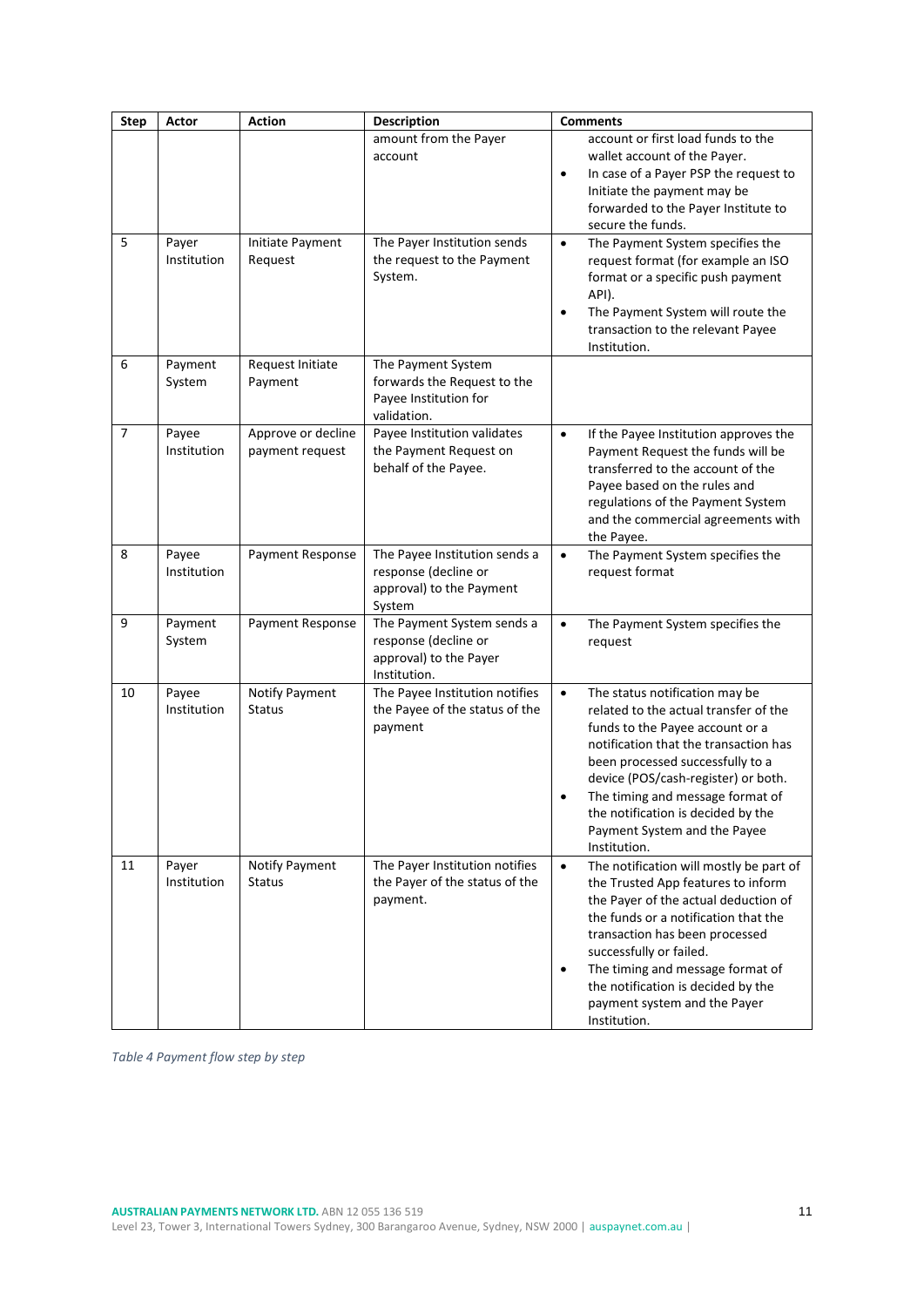# <span id="page-11-0"></span>**4 Scope Industry Standard MPM QR**

The Industry Standard MPM QR describes the specifications of the merchant presented QR code. The specifications of the Industry Standard MPM QR use the "EMV® QR Code Specification for Payment Systems (EMV QRCPS)".

#### <span id="page-11-1"></span> $4.1$ **In Scope**

The Industry Standard MPM QR describes the following:

- The actors within the QR ecosystem
- Governance of the QR ecosystem
- The use of Templates as part of the EMV QRCPS<sup>2</sup>
- The data objects as defined by EMV QRCPS
- Default values of the data object
- Guidelines on security, branding and Template configuration

#### <span id="page-11-2"></span> $4.2$ **Out of scope**

The Industry Standard MPM QR does not specify requirements for the following:

- o The specific data objects (value/length/presence) within the Templates for the Payment Systems:
	- o Payment Systems should provide the documentation of the specific data objects within the allowed Templates defined by the Industry Standard MPM QR
	- o The [Template Configuration Guideline](#page-20-0) should be used
	- o The Globally Unique Identifier in the Template is a mandatory data object defined by EMV QRCPS
- $\circ$  The payment processing related messages for authorisation, clearing and settlement.
	- o It is assumed that the Payment System should provide the specifications.
	- $\circ$  Notifications to the Payer and Payee on the status of the payment are within the domain of the Payment System and respective Payer and Payee Institutions.
- o The processing of the QR code by the Trusted App and the subsequent messages between the Trusted App and the relevant Actors
	- $\circ$  The Industry Standard MPM QR does specify the QR code, its content and format.
- o Payment System specific rules and regulations for onboarding Payers and Payees, Know Your Customer process of Payers and Payees, authorisation and authentication of payments, chargebacks and complaints.
- o The products that the respective Actors offer to the Payers and the Payees.

<sup>2</sup> The individual Payment System shall provide the required data objects for the Templates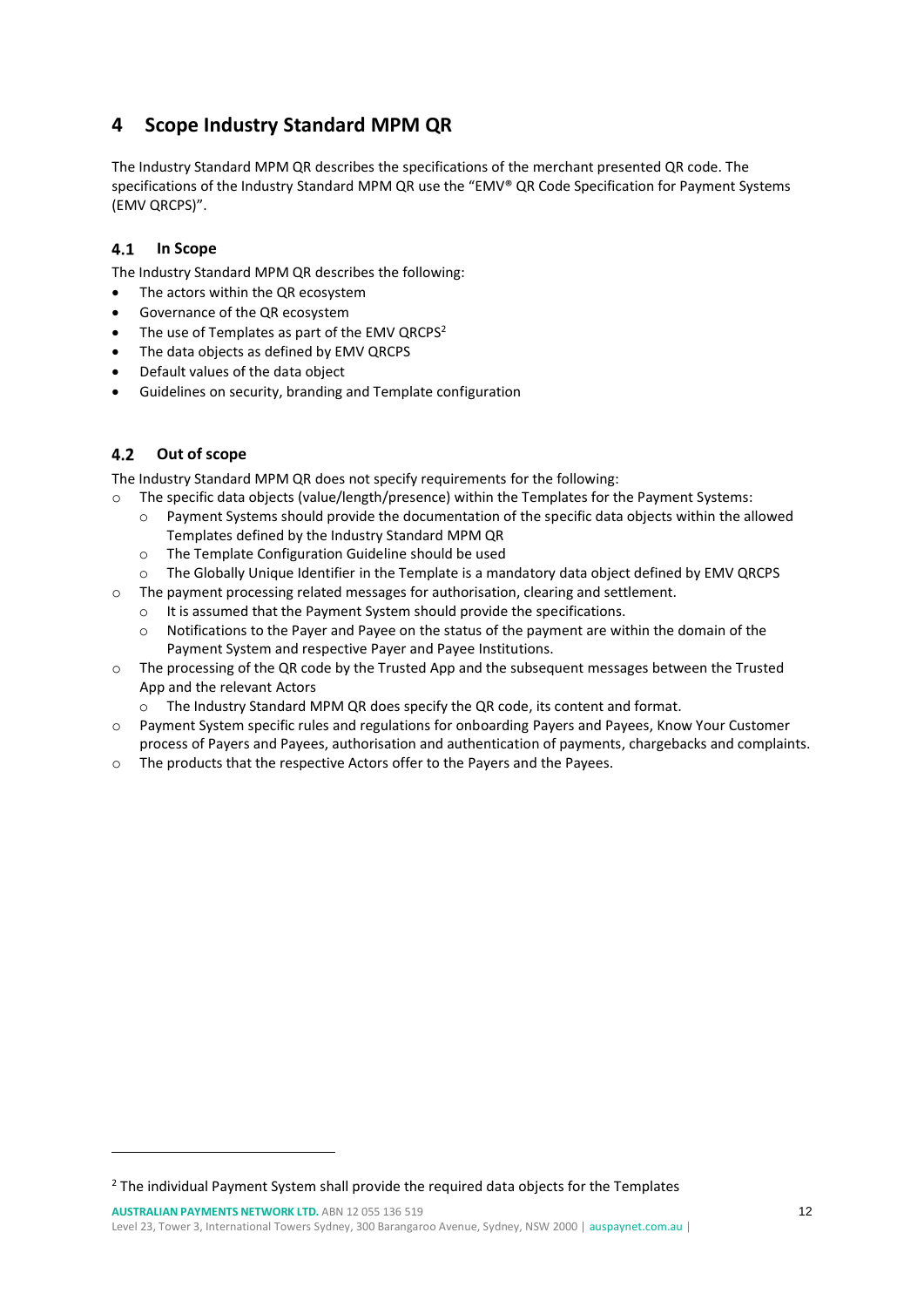# <span id="page-12-0"></span>**5 Role AusPayNet within the Industry Standard MPM QR**

The Purpose of AusPayNet is to promote confidence in payments and maintain Interoperability, security, and a consistent user experience for all MPM QR participants.

AusPayNet will commit to keeping the specifications up to date and will review the requirements for greater governance on a quarterly basis.

#### <span id="page-12-1"></span> $5.1$ **Guidelines**

To promote and maintain Interoperability, security and a consistent user experience, Payment Systems should use the Industry Standard MPM QR, and the Guidelines as summarized in the table:

| Reference                                  | <b>Purpose</b>                                                |
|--------------------------------------------|---------------------------------------------------------------|
| Paragraph 6 QR Payload Requirements        | To specify the data objects within the allowed Templates      |
| Paragraph 7 Template Configuration         | To support an interoperable configuration for all individual  |
| Guideline                                  | Payment Systems and keep QR size as acceptable as possible.   |
| Paragraph 8 Security and Privacy Guideline | To validate if a Payment Systems has the policies and risk    |
|                                            | measures in place to keep the overall MPM QR ecosystem secure |
| Paragraph 9 Branding Guideline             | To offer the Payer and Payee a consistent user experience.    |

<span id="page-12-2"></span>*Table 5 Overview of Guidelines to be used for validation request to AusPayNet*

Payment Systems are responsible to provide the documentation to their Payer and Payee Institutions.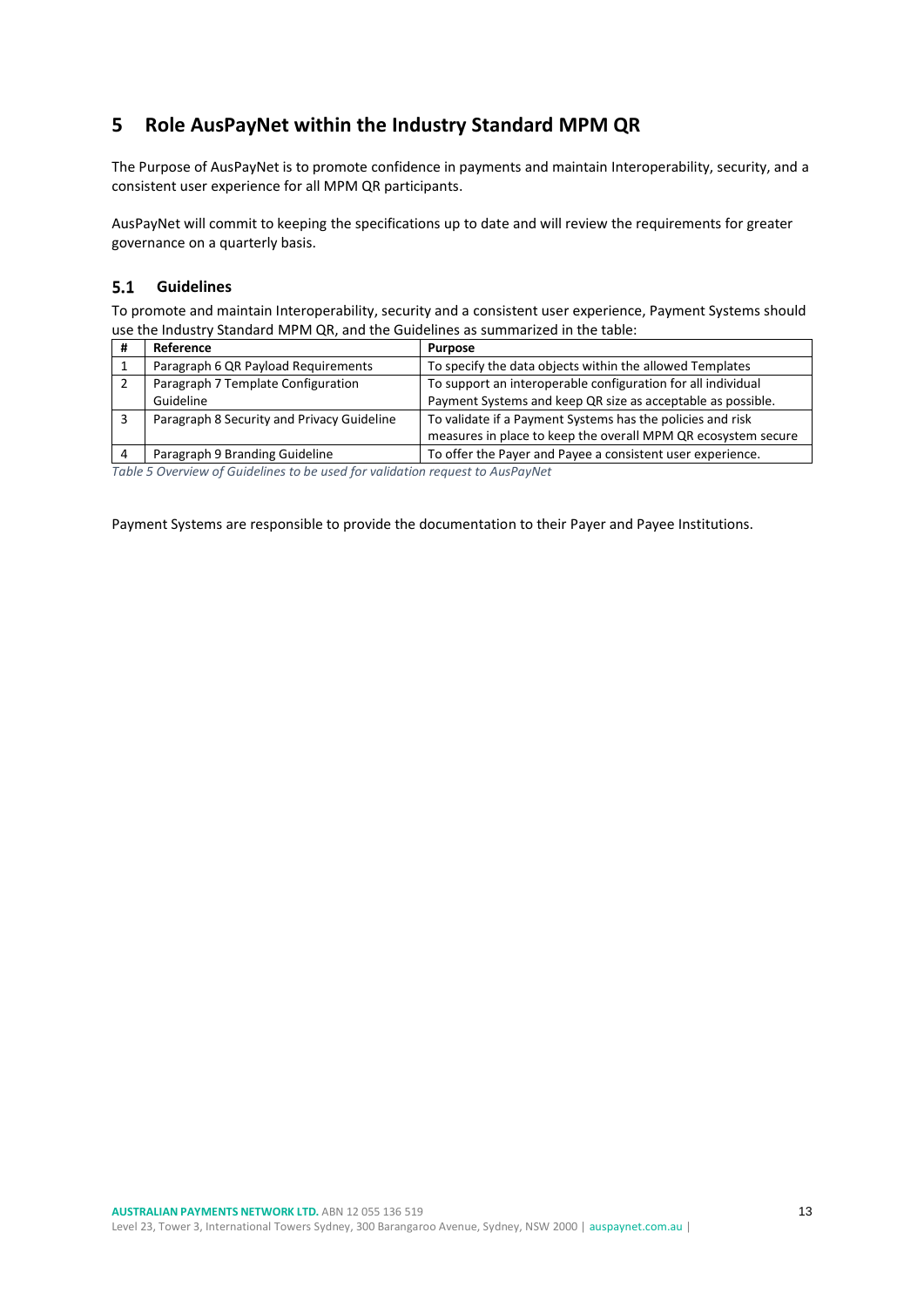# <span id="page-13-0"></span>**6 QR Payload Requirements**

The description of the QR Payload data object consists of the following:

| # | Name of ID | <b>Description</b>                                                                       |
|---|------------|------------------------------------------------------------------------------------------|
| 1 | ID         | Data object ID under the Root                                                            |
|   |            | For example, Payload Format Indicator "00"                                               |
|   |            |                                                                                          |
| 2 | Sub-ID     | ID encapsulated within a Template                                                        |
|   |            | For example, Bill Number "01" is a sub-ID within Template Additional data with ID "62"   |
|   |            | Sub-ID is not present in the table if not applicable                                     |
| 3 | Format     | $N =$ Numeric                                                                            |
|   |            | Ans = Alphanumeric Special                                                               |
|   |            | $S = String$                                                                             |
| 4 | Length     | Two-digit numeric value                                                                  |
|   |            | Shall have a value "01" to "99".                                                         |
| 5 | Value      | When applicable 2 values are given:                                                      |
|   |            | Example value between quotes, like "example"                                             |
|   |            | Example of the QR payload consisting of ID, Length, Value. The QR payload example can be |
|   |            | recognised by "QR:" followed by the actual payload. The value is presented in bold       |
| 6 | Presence   | Presence as defined for the Industry Standard MPM QR                                     |
|   |            | $M =$ Mandatory                                                                          |
|   |            | $C =$ Conditional                                                                        |
|   |            | $O = Optional$                                                                           |
| 7 | Comments   | Explanation of the data object                                                           |

<span id="page-13-4"></span>*Table 6 Overview of conventions for format/length/value*

#### <span id="page-13-1"></span> $6.1$ **QR Conventions**

The QR Conventions are as described by EMV QRCPS.

### <span id="page-13-2"></span>**6.1.1 QR Code Conventions Table**

| Name ID           | ID                                 | Format | Length                | Value                 | Presence | <b>Comments</b>    |
|-------------------|------------------------------------|--------|-----------------------|-----------------------|----------|--------------------|
| Payload           | $^{\prime\prime}00^{\prime\prime}$ | N      | $^{\prime\prime}$ 02" | $^{\prime\prime}$ 01" | M        | Version of QR code |
| Format            |                                    |        |                       |                       |          | Template           |
| Indicator         |                                    |        |                       | QR:000201             |          | Shall be the first |
|                   |                                    |        |                       |                       |          | data object in the |
|                   |                                    |        |                       |                       |          | QR Code            |
| Point of          | $^{\prime\prime}01^{\prime\prime}$ | N      | $^{\prime\prime}$ 02" | "11"                  | $\Omega$ | 11=static QR       |
| <b>Initiation</b> |                                    |        |                       | or                    |          | 12=dynamic QR      |
| Method            |                                    |        |                       | ''12''                |          |                    |
|                   |                                    |        |                       |                       |          |                    |
|                   |                                    |        |                       | QR:010211             |          |                    |
| Cyclic            | "63"                               | Ans    | $^{\prime\prime}$ 04" | "007B"                | M        | Shall be the last  |
| Redundancy        |                                    |        |                       | QR: 6304007B          |          | data object in the |
| Check (CRC)       |                                    |        |                       |                       |          | <b>QR Code</b>     |
|                   |                                    |        |                       |                       |          |                    |

<span id="page-13-5"></span>*Table 7 QR Conventions*

### <span id="page-13-3"></span>**6.1.2 QR Code Conventions specifications**

The QR code convention Rules follow the EMV QRCPS.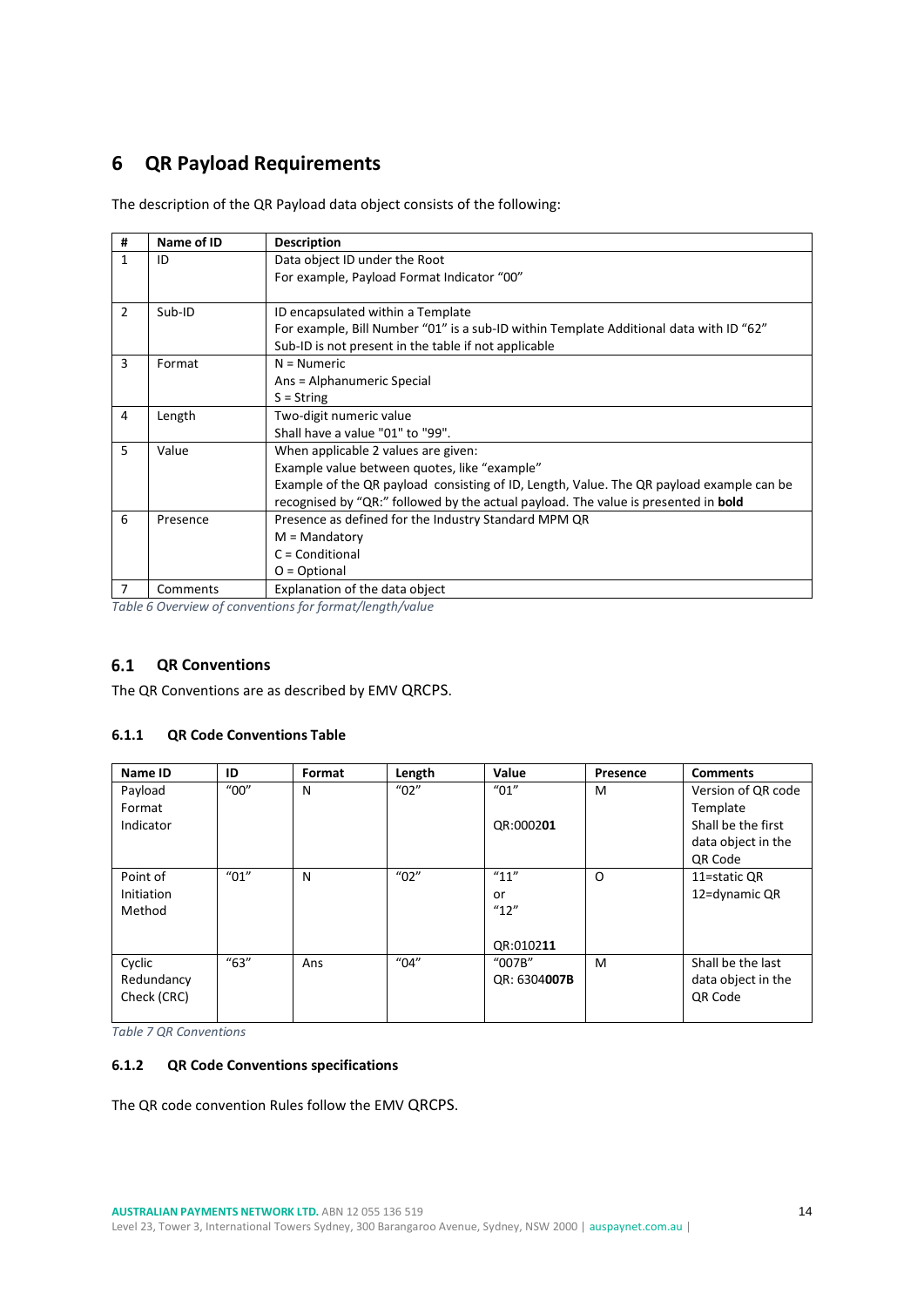#### <span id="page-14-0"></span> $6.2$ **Merchant Account Information**

The Merchant Account Information Template has specific requirements for the Industry Standard MPM QR requirements described in the specifications paragraph. It concerns the reservation of Template IDs. Chapter 7 further explains the use of fixed and dynamic IDs.

| Name ID                                | ID            | Format | Length     | Value              | <b>Presence</b> | <b>Comments</b>                                                |
|----------------------------------------|---------------|--------|------------|--------------------|-----------------|----------------------------------------------------------------|
| <b>Reserved for Visa</b>               | "02"-"03"     | ans    | var. up to | Defined by         | M               | At least one                                                   |
| Reserved for<br>Mastercard             | "04"-"05"     |        | "99"       | payment<br>systems |                 | <b>Merchant Account</b><br>Information data<br>object shall be |
| Reserved by EMVCo                      | "06"-"08"     |        |            |                    |                 | present for "02"-                                              |
| Reserved for Discover                  | $"09"$ -"10"  |        |            |                    |                 | ''47''                                                         |
| <b>Reserved for Amex</b>               | $"11"$ -"12"  |        |            |                    |                 |                                                                |
| Reserved for JCB                       | $"13" - "14"$ |        |            |                    |                 |                                                                |
| Reserved for UnionPay                  | $"15" - "16"$ |        |            |                    |                 |                                                                |
| Reserved by EMVCo                      | $"17" - "25"$ |        |            |                    |                 |                                                                |
| Reserved for<br><b>Payment Systems</b> | $"26" - "47"$ |        |            |                    |                 | Used dynamically<br>by Payment<br>Systems                      |
| Reserved by AusPayNet                  | "48"-"51"     |        |            |                    |                 | Reserved by<br>AusPayNet for<br><b>Future Use</b>              |

### <span id="page-14-1"></span>**6.2.1 Merchant Account Information table**

<span id="page-14-5"></span>*Table 8 Merchant account Information*

### <span id="page-14-2"></span>**6.2.2 Merchant Account Information Specifications.**

The Merchant Account Information identifies the Payee for a specific Payment System.

Payment Systems shall use the range "26"- "47" to define the format and value unique and specific to individual Payment System. Each Payment System shall take one Template ID.

Payees or Payee Institutions creating QR codes using the range "26"- "47" shall dynamically and sequentially set these IDs for the Payment Systems that a Payee accepts.

Trusted Apps should rely on the use of the Globally Unique Identifier to identify the Payment System, since the Template ID itself may be different for a different Payee.

The ID is not fixed to a specific Payment System. In case a QR contains multiple Merchant Information Account IDs, these shall follow each other in sequential order starting from "26", then "27" etc.

Since the QR Code is required to not contain data objects that are RFU, the mobile application must ignore RFU data object IDs "48"-"51" and data object values if present in the QR Code (see EMV QRCPS).

#### <span id="page-14-3"></span> $6.3$ **Globally Unique Identifier (GUI)**

The GUI of the Merchant Account Information Template has no additional requirements for the Industry Standard MPM QR requirements described in the specifications paragraph.

<span id="page-14-4"></span>

| Data Object ID Allocation in Merchant Account Information Template - table<br>6.3.1 |  |
|-------------------------------------------------------------------------------------|--|
|-------------------------------------------------------------------------------------|--|

| The example of<br>S0 is used.<br><sup>:</sup> Template ID    |  |  |  |  |  |                 |          |  |  |  |  |
|--------------------------------------------------------------|--|--|--|--|--|-----------------|----------|--|--|--|--|
| Name ID<br>ШD<br>Sub-ID<br>Length<br>Value<br><b>IFormat</b> |  |  |  |  |  | <b>Presence</b> | Comments |  |  |  |  |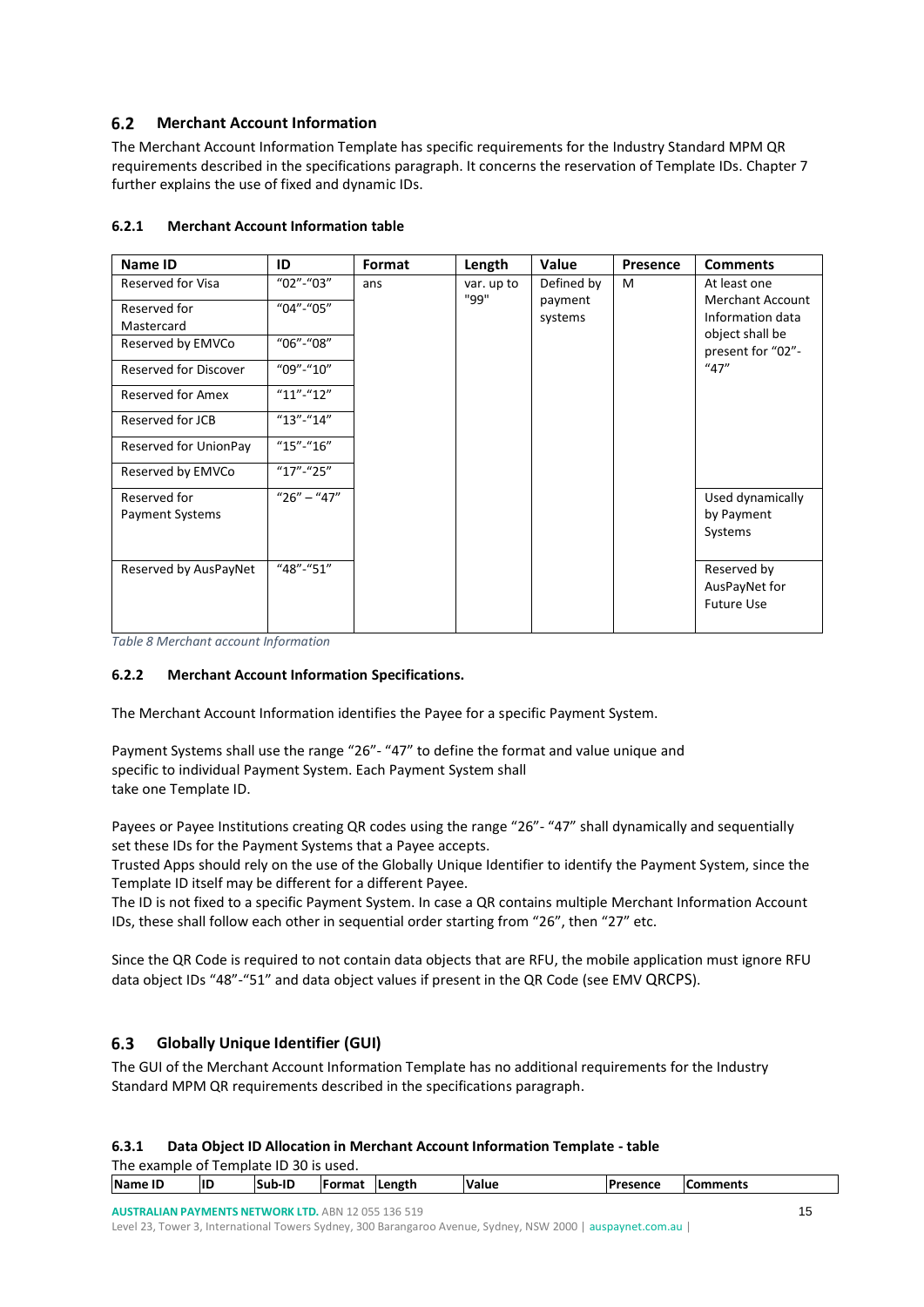| Globally   | "30"   | $^{\prime\prime}00^{\prime\prime}$ | ans | var. up to "32" Example: |                         | ΙM | One of the following:      |
|------------|--------|------------------------------------|-----|--------------------------|-------------------------|----|----------------------------|
| Unique     |        |                                    |     |                          | "au.com.test"           |    | <b>AID</b>                 |
| Identifier |        |                                    |     |                          |                         |    | <b>IUUID</b>               |
|            |        |                                    |     |                          | IQR:                    |    | Reverse domain             |
|            |        |                                    |     |                          | "0032au.com.test"       |    |                            |
| Payment    | ''30'' | "01"-"99"                          |     | Var.                     | Example: "1234567890" O |    | Association of data        |
| network    |        |                                    |     |                          |                         |    | objects to IDs and type of |
| specific   |        |                                    |     |                          | QR:                     |    | data object is specific to |
|            |        |                                    |     |                          | "01101234567890"        |    | the Globally Unique        |
|            |        |                                    |     |                          |                         |    | Identifier.                |
|            |        |                                    |     |                          |                         |    |                            |

<span id="page-15-3"></span>*Table 9 Merchant account information Template 26 - 47*

### <span id="page-15-0"></span>**6.3.2 Merchant Account Information Data Object ID Specifications**

The Merchant Account Information Template ID "26" – "47" shall contain a sub-ID "00" to uniquely identify the payment system.

The value of this data object shall contain one of the following, as specified by EMV QRCPS:

- An Application Identifier (AID)
- A [UUID] without the hyphen (-) separators
- A reverse domain name

The Payment System may specify the data-objects "01" – "99" (that is the sub-IDs) with respect to the format, length, value and presence. The total size of data within a Template shall not exceed maximum allowed length of "99"characters. See [Merchant Account Information](#page-14-0)

Globally Unique Identifiers are not case sensitive.

#### <span id="page-15-1"></span> $6.4$ **Additional Merchant Information**

The Merchant Account Information Template has specific Industry Standard MPM QR requirements described in the table and specification paragraph. It concerns default values.

| <b>Name ID</b>                   | ID   | Sub <sub>ID</sub> |     | Format Length   | Value                                         | Presence | <b>Comments</b>                                                              |
|----------------------------------|------|-------------------|-----|-----------------|-----------------------------------------------|----------|------------------------------------------------------------------------------|
| <b>Merchant Category</b><br>Code | "52" |                   | N   | "04"            | Example:<br>"0000"<br>QR:<br>"52040000"       | M        | <b>Reference QRCPS</b><br>Where not available populate with "0000"           |
| Country Code                     | "58" |                   | ans | "02"            | Example:<br>"AU"<br>QR:<br>"5802AU"           | M        | Reference QRCPS<br>Default value "AU"                                        |
| <b>Merchant Name</b>             | "59" |                   | ans | var. up to "25" | Example:<br>"mystore"<br>QR:<br>"5907mystore" | M        | The "doing business as" name for the<br>merchant, recognisable to the Payer. |
| <b>Merchant City</b>             | "60" |                   | ans | var. up to "15" | Example:<br>"Sydney"<br>QR:<br>"6006Sydney"   | M        | City of operations for the merchant.                                         |

<span id="page-15-2"></span>**6.4.1 Additional Merchant Information table**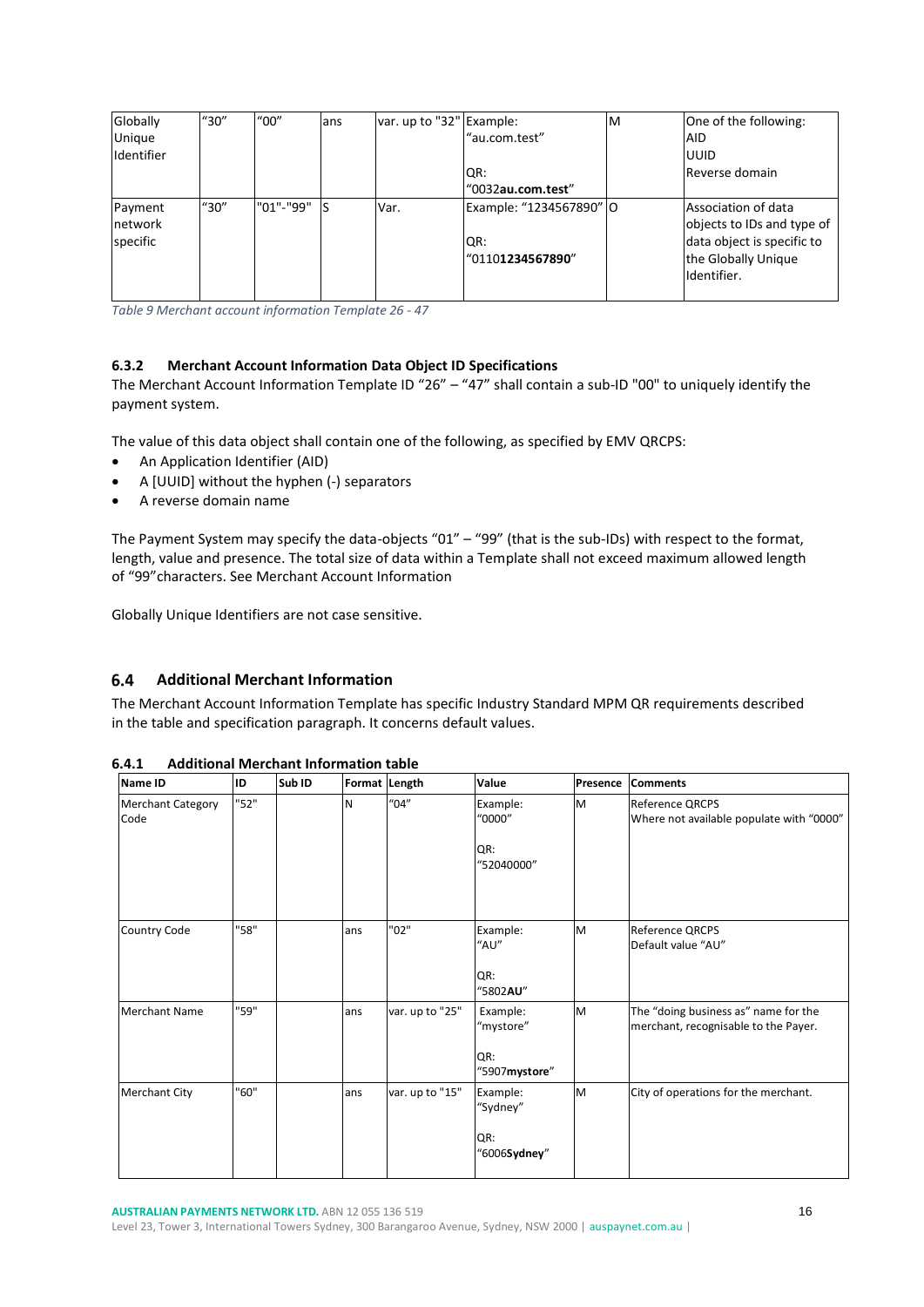| Name ID                                       | ID   | Sub ID    | Format Length |                 | Value                              | Presence | <b>Comments</b>                                                                                                                   |
|-----------------------------------------------|------|-----------|---------------|-----------------|------------------------------------|----------|-----------------------------------------------------------------------------------------------------------------------------------|
| Postal Code                                   | "61" |           | ans           | var. up to "10" | Example:<br>"2000"<br>QR:          | O        | Zip code or Pin code or Postal code of the<br>merchant.                                                                           |
|                                               |      |           |               |                 | "61042000"                         |          |                                                                                                                                   |
| Merchant<br>Information-<br>Language Template | "64" |           | S             | var. up to "99" |                                    | $\Omega$ | Merchant Name and potentially other<br>merchant related information in an<br>alternate language, typically the local<br>language. |
| Language Preference                           | "64" | "00"      | ans           | "02"            | Example:"JA"<br>QR:<br>"0002JA"    | M        | Example to show in Japanese                                                                                                       |
| Merchant Name-<br>Alternate Language          | "64" | "01"      | S             | var. up to "25" | Example:<br>"良い飲食店"<br>QR:"0105良い飲 | M        |                                                                                                                                   |
|                                               |      |           |               |                 | 食店"                                |          |                                                                                                                                   |
| Merchant City-<br>Alternate Language          | "64" | "02"      | S             | var. up to "25" |                                    | $\Omega$ |                                                                                                                                   |
| <b>RFU for EMVCo</b>                          | "64" | "03"-"99" | S             | var.            |                                    |          | Data objects reserved for EMVCo                                                                                                   |

<span id="page-16-3"></span>*Table 10 Additional Merchant Information and Alternate language*

#### <span id="page-16-0"></span> $6.5$ **Additional Merchant Information specification**

The Industry Standard MPM QR has specific requirements for:

- If Merchant Category Code (ID "52") is not used within the context of a Payment System, then the value "0000" shall be used. If a Payment System supports MCC then the value shall not be "0000".
- The default value for Country Code "58" is AU. Other values are allowed and shall be conform the EMV QRCPS.
- The Merchant name ID "59" shall be presented to the Payer in the App.

#### <span id="page-16-1"></span> $6.6$ **Additional data objects**

The Additional data objects has specific Industry Standard MPM QR requirements described in the specifications paragraph. It concerns the reservation of Template IDs.

| Name ID            | ID   | Sub-3ID | Sub-ID | Format Length |                 | Value                                                         | Presence | <b>Comments</b>                      |
|--------------------|------|---------|--------|---------------|-----------------|---------------------------------------------------------------|----------|--------------------------------------|
| <b>Bill Number</b> | "62" | "01"    |        | ans           | var. up to "25" | Example: "0123456"<br>QR:<br>"01070123456"                    | O        | Use *** to prompt<br>Payer for input |
| Mobile Number      | "62" | "02"    |        | ans           | var. up to "25" | Example:<br>"+316578399"<br>QR:<br>"0210+316578399"           | O        | Use *** to prompt<br>Payer for input |
| <b>Store Label</b> | "62" | "03"    |        | ans           | var. up to "25" | Example:<br>"merchantxStoreY"<br>QR:<br>"0314merchantxStoreY" | O        | Use *** to prompt<br>Payer for input |
| Loyalty Number     | "62" | "04"    |        | ans           | var. up to "25" | Example:<br>$11*111$<br>QR:<br>$"0403***"$                    | O        | Use *** to prompt<br>Payer for input |

### <span id="page-16-2"></span>**6.6.1 Additional Data Template**

**AUSTRALIAN PAYMENTS NETWORK LTD.** ABN 12 055 136 519

Level 23, Tower 3, International Towers Sydney, 300 Barangaroo Avenue, Sydney, NSW 2000 | [auspaynet.com.au](http://www.auspaynet.com.au/) |

<sup>3</sup> The Additional Data Template has 2 layers of sub-IDs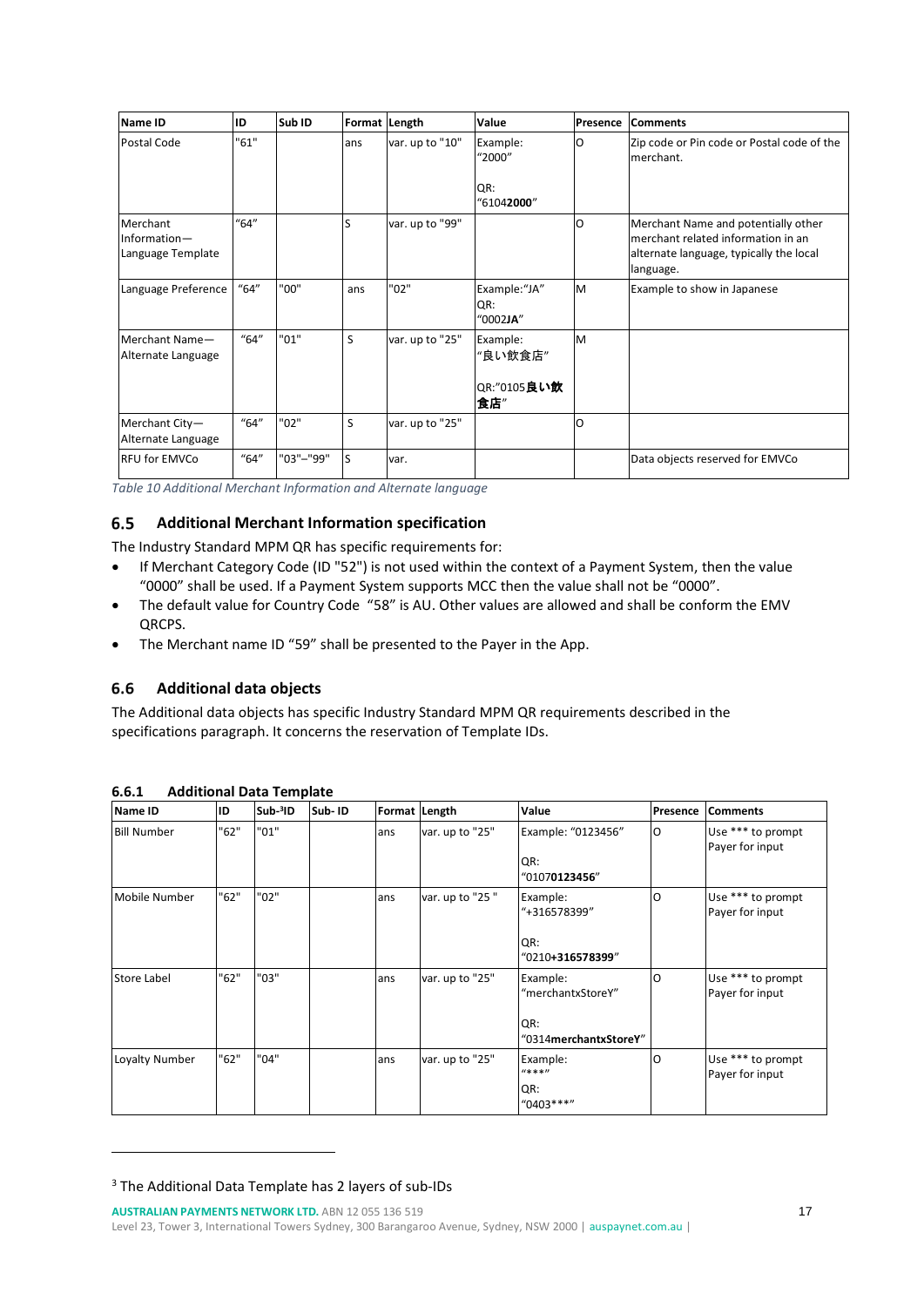| <b>Name ID</b>                         | ID   | Sub <sup>3</sup> ID | Sub-ID    |     | Format Length   | Value                                                                                  | Presence | <b>Comments</b>                                                                                                                                                                                       |
|----------------------------------------|------|---------------------|-----------|-----|-----------------|----------------------------------------------------------------------------------------|----------|-------------------------------------------------------------------------------------------------------------------------------------------------------------------------------------------------------|
| Reference Label                        | "62" | '05"                |           | ans | var. up to "25" | Example:<br>"XYA019284834"<br>QR:<br>"0512XYA019284834"                                | O        | Use *** to prompt<br>Payer for input                                                                                                                                                                  |
| Customer Label                         | "62" | "06"                |           | ans | var. up to "25" | Example:<br>"StudentID123"<br>QR:<br>"0612StudentID123"                                | O        | Use *** to prompt<br>Payer for input                                                                                                                                                                  |
| <b>Terminal Label</b>                  | "62" | "07"                |           | ans | var. up to "25" | Example:<br>"01234567"<br>QR:<br>"070801234567"                                        | O        | Use *** to prompt<br>Payer for input                                                                                                                                                                  |
| Purpose of<br>Transaction              | "62" | '08"                |           | ans | var. up to "25" | Example: "International<br>Data Package"<br>QR:<br>"0826International Data<br>Package" | l O      | Use *** to prompt<br>Payer for input                                                                                                                                                                  |
| Additional<br>Consumer Data<br>Request | '62" | '09"                |           | ans | var. up to "03" | Example:<br>"AME"<br>QR:<br>"0903AME"                                                  | O        | "A" = Address of the<br>Payer<br>$\bullet$ "M" = Mobile<br>number of the Payer<br>$\bullet$ "E" = Email address<br>of the Payer                                                                       |
| Merchant Tax ID                        | "62" | "10"                |           | ans | var. up to "20" | Example: "999999999"<br>QR:<br>"1009999999999"                                         | O        |                                                                                                                                                                                                       |
| <b>Merchant Channel</b>                | "62" | "11"                |           | ans | "03"            | Example: "401"<br>QR:<br>"1103401"                                                     | O        | See EMV QRCPS for<br>complete set of<br>allowed values<br>4=Screen/Electro<br>$\bullet$<br>nic - Merchant<br>POS/POI<br>0=At Merchant<br>$\bullet$<br>premises/registe<br>red address<br>1=Unattended |
| <b>RFU for EMVCo</b>                   | "62" | $"12"$ -<br>"49"    |           | S   | var.            |                                                                                        | lo       |                                                                                                                                                                                                       |
| Payment System<br>specific templates.  | "62" | '50"-<br>"95"       |           | S   | var.            |                                                                                        | 0        | Used dynamically by<br>Payment Systems                                                                                                                                                                |
| AusPayNet RFU                          |      | $"96" -$<br>"99"    |           | S   | Var.            |                                                                                        | 0        | Reserved by<br>AusPayNet for Future<br>Use                                                                                                                                                            |
| <b>Globally Unique</b><br>Identifier   |      |                     | "00"      | ans | var. up to "32" |                                                                                        | M        |                                                                                                                                                                                                       |
| Payment System<br>specific             |      |                     | "01"-"99" | s   | var.            |                                                                                        | 0        |                                                                                                                                                                                                       |

<span id="page-17-1"></span>*Table 11 Additional data*

### <span id="page-17-0"></span>**6.6.2 Additional Data Template specifications**

- Templates ID "96" "99" are reserved by AusPayNet for future use. QR Code shall not contain data objects that are RFU.
- Within Additional Data Template "62", Payment Systems shall use the IDs "50" "95" to define the format, value and presence specific to that the Payment System.
- Payment Systems shall not take more than one Template ID within Payment System Specific ID "50" "95".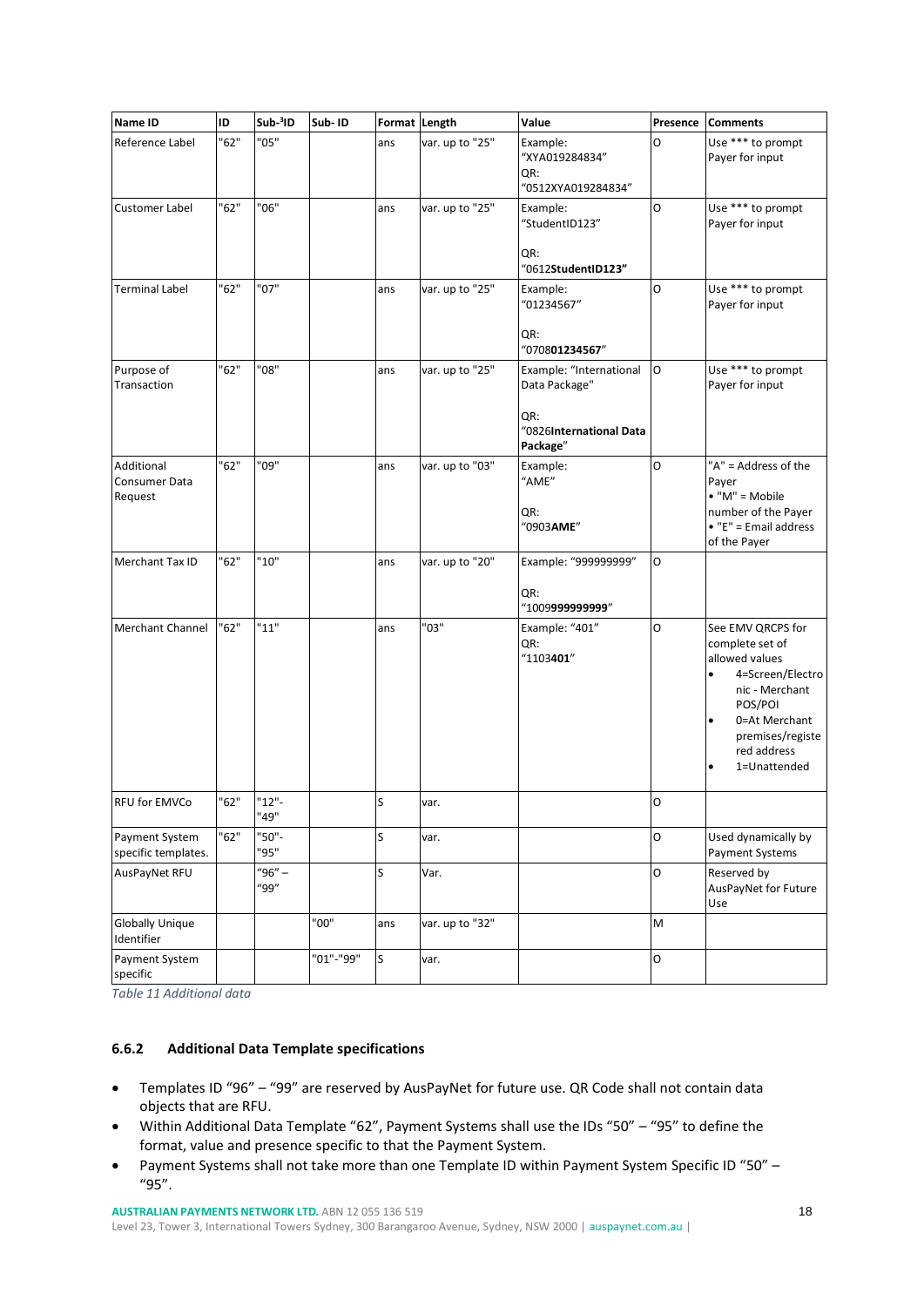- Payment Systems should use the Payment System Specific Templates "50" "95" taking into consideration that the length of the payment specific data objects is included into the total available characters of the Additional Data Template "62".
- Payees creating QR codes using the range "50" "95" shall dynamically and sequentially set the IDs for the Payment System that a Payee accepts.

#### <span id="page-18-0"></span> $6.7$ **Transaction value**

The Transaction Value object ID are as described by EMV QRCPS. For currency a default value is assigned.

| Name ID                                   | ID   | Sub ID | Format | Length             | Value                                                                | Presence     | <b>Comments</b>                                                                                                                                             |
|-------------------------------------------|------|--------|--------|--------------------|----------------------------------------------------------------------|--------------|-------------------------------------------------------------------------------------------------------------------------------------------------------------|
| Transaction<br>Currency                   | "53" |        | N      | "03"               | Example:<br>"036"<br>QR:<br>"5303036"                                | M            | Default "036" Australia<br>Dollar (AUS) as specified in<br>ISO 4217 (see EMV QRCPS)<br>Other values allowed.                                                |
| Transaction<br>Amount                     | "54" |        | ans    | var. up to<br>"13" | Example:<br>"10.50"<br>QR:<br>"540510.50"                            | $\mathsf{C}$ | Absent if the mobile<br>application is to prompt the<br>Payer to enter the<br>transaction amount.<br>Present otherwise.<br>Amount is excluding the<br>tips. |
| Tip or Convenience<br>Indicator           | "55" |        | N      | "02"               | Example:<br>$^{\prime\prime}$ 01"<br>QR:<br>"550201"                 | $\Omega$     | If present allowed values<br>are "01", "02" or "03 (see<br>Tip or Convenience<br>Indicator EMV QRCPS)                                                       |
| Value of<br>Convenience Fee<br>Fixed      | "56" |        | ans    | var. up to<br>"13" | Example:<br>Payer is<br>prompted<br>thus no TLV<br>element in<br>QR. | $\mathsf{C}$ | Presence of these data<br>objects depends on the<br>presence and value of the<br>Tip or Convenience<br>Indicator.                                           |
| Value of<br>Convenience Fee<br>Percentage | "57" |        | ans    | var. up to<br>"05" | Example:<br>"10.50"<br>QR:<br>"570510.50"                            | $\mathsf{C}$ | Presence of these data<br>objects depends on the<br>presence and value of the<br>Tip or Convenience<br>Indicator.                                           |

#### <span id="page-18-1"></span>**6.7.1 Transaction value table**

<span id="page-18-4"></span>*Table 12 Transaction value*

### <span id="page-18-2"></span>**6.7.2 Transaction value specifications**

As described by EMV QRCPS:

- For both the static and the dynamic QR, the amount should be presented by the Payee or be absent so that Payer is prompted to enter the amount
- The Payer QR application should not allow the Payer to alter the Transaction Amount ID "54". If the Transaction Amount is altered, then the merchant would receive a different amount than expected
- The Payer QR application should use the currency code ID "53" read from the merchant QR Code for the transaction, and should not use any default currency code that may be present in the QR application

#### <span id="page-18-3"></span> $6.8$ **EMV QRCPS Unreserved Templates**

The EMV QRCPS Unreserved Templates are Reserved for Payment Systems and AusPayNet.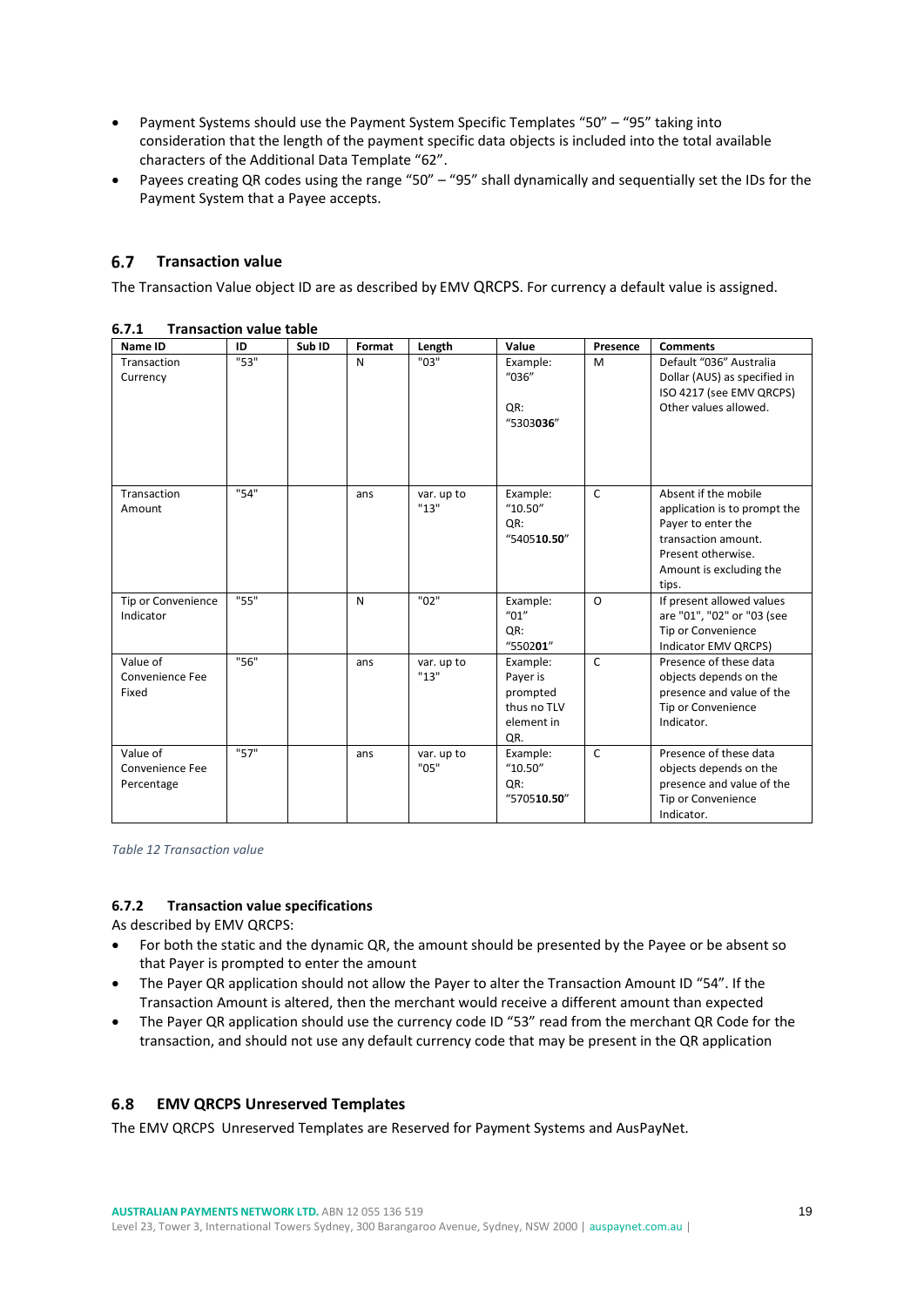### <span id="page-19-0"></span>**6.8.1 AusPayNet Reserved Templates**

| Name ID                 | ID    | Sub ID   | Format | Length     | Value | Presence | <b>Comments</b>  |
|-------------------------|-------|----------|--------|------------|-------|----------|------------------|
| Unreserved              | "80"- |          | S      | Each var.  |       | O        | Used dynamically |
| Templates for           | "95"  |          |        | up to "99" |       |          | by Payment       |
| <b>Payment Systems</b>  |       |          |        |            |       |          | Systems          |
| AusPayNet               | "96"- |          | S      | Each var.  |       | O        | AusPayNet        |
| reserved                | "99"  |          |        | up to "99" |       |          | reserved         |
| Globally                |       | "00"     | ans    | var. up to |       | M        |                  |
| Unique Identifier       |       |          |        | "32"       |       |          |                  |
|                         |       |          |        |            |       |          |                  |
| <b>Context Specific</b> |       | $"01"$ - | S      | var.       |       | O        |                  |
| Data                    |       | "99"     |        |            |       |          |                  |

<span id="page-19-2"></span>*Table 13 AusPayNet reserved templates*

#### <span id="page-19-1"></span>**6.8.2 AusPayNet Reserved templates rules**

- Templates ID "96" "99" are reserved by AusPayNet for future use. QR Code shall not contain data objects that are RFU.
- Payment Systems shall use the IDs "80" "95" to define the format, value and presence specific to that Payment System.
- Payment Systems shall not take more than one ID within Payment System Specific ID "80" "95".
- Payees or Payee Institutions creating QR codes using the range "80" "95" shall dynamically and sequentially set the IDs for the Payment System that a Payee accepts.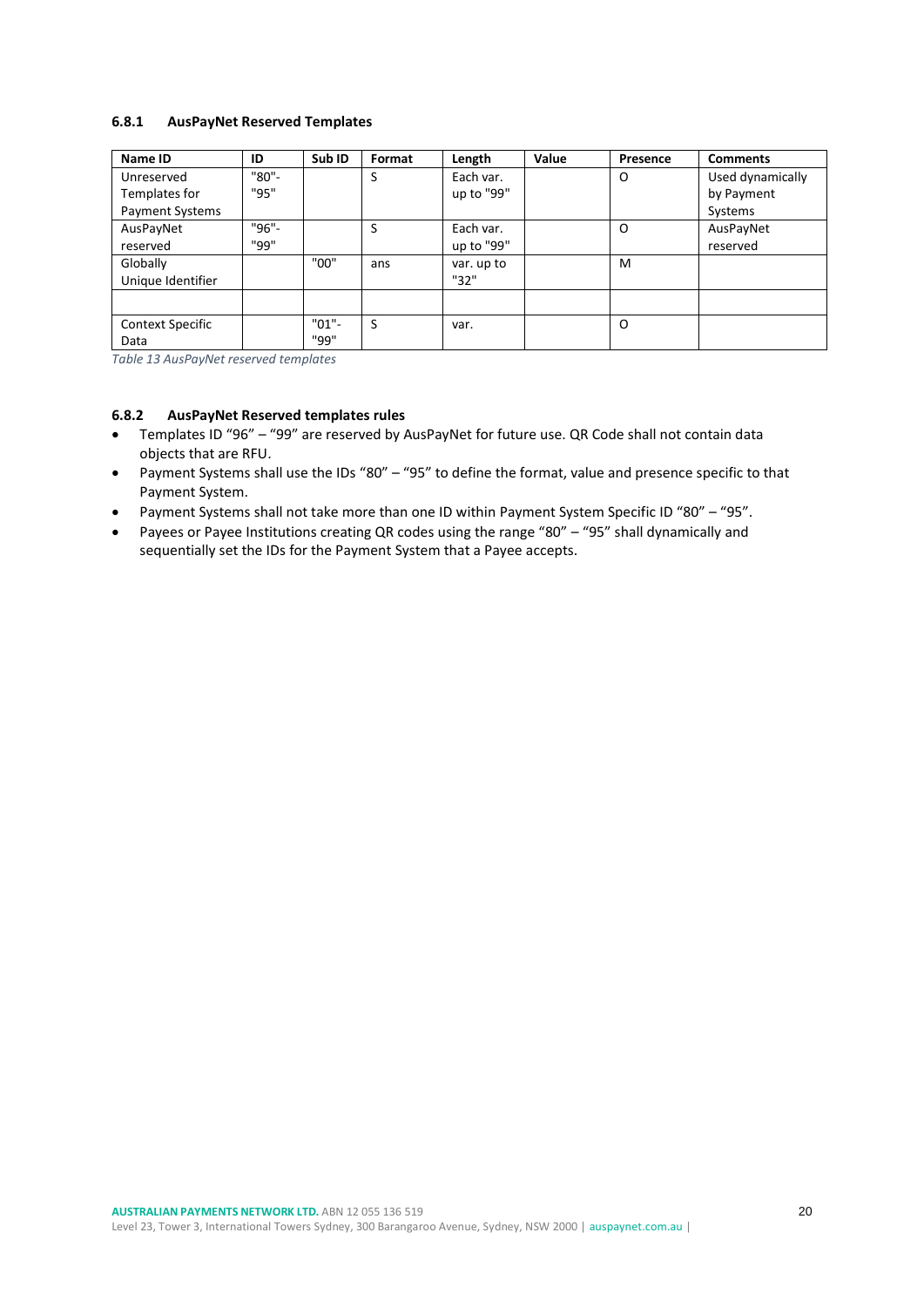# <span id="page-20-0"></span>**7 Template Configuration Guideline**

Individual Payment System should use the Guideline to configure the Templates.

The Guideline uses the EMV specifications as described in EMV® QR Code Specification for Payment Systems (EMV QRCPS) MPM Version 1.1 November 2020.

#### <span id="page-20-1"></span> $7.1$ **Template considerations**

For the Global Schemes, the Template IDs are fixed as defined in the EMV QRCPS. For domestic Payment Systems the Template IDs are dynamic within a defined range. The dynamic Template IDs allow for direct use of the specifications without the need for a Payment System to register for a fixed ID. Also, the Templates contain a range "Reserved for Future Use" which, for instance, could be issued as fixed

ID's to payment systems in case there is a future need for this'

| #            | <b>Template</b>                                          | <b>Comments</b>                                                                                                                                                                                                                                                                                                                                                                                                                                                                                                                                                                                                                                                                                                                                                                                      |
|--------------|----------------------------------------------------------|------------------------------------------------------------------------------------------------------------------------------------------------------------------------------------------------------------------------------------------------------------------------------------------------------------------------------------------------------------------------------------------------------------------------------------------------------------------------------------------------------------------------------------------------------------------------------------------------------------------------------------------------------------------------------------------------------------------------------------------------------------------------------------------------------|
| $\mathbf{1}$ | <b>Merchant Account</b>                                  | Payment Systems should first use the Merchant Account                                                                                                                                                                                                                                                                                                                                                                                                                                                                                                                                                                                                                                                                                                                                                |
|              | <b>Information Templates</b>                             | Information Template to add the data objects required for                                                                                                                                                                                                                                                                                                                                                                                                                                                                                                                                                                                                                                                                                                                                            |
|              | ID's "26" - "47"                                         | the processing of the QR payment.                                                                                                                                                                                                                                                                                                                                                                                                                                                                                                                                                                                                                                                                                                                                                                    |
|              |                                                          | Recommendations:<br>Specify the Globally Unique Identifier<br>$\bullet$<br>Specify for each data object the ID and length/value/presence<br>$\bullet$<br>Validate that the size of the payload does not exceed the allowed 99<br>$\bullet$<br>characters for the template<br>Use only one Template ID within the range available<br>$\bullet$<br>In case 99 characters is not sufficient use the Unreserved Template Range.<br>$\bullet$<br>Avoid using data objects already provided by EMV QRCPS specifications.<br>$\bullet$<br>Avoid creating data objects in the Template that might be used for future use.<br>$\bullet$<br>All Payments Systems should strive to keep the length and number of data<br>$\bullet$<br>objects limited since Payee and Payee Institutions may generate QR's that |
|              |                                                          | contain multiple Payment Systems. The overall QR size shall not exceed 512<br>characters.<br>For Trusted Apps it should be easy to identify the Payment Systems relevant<br>$\bullet$<br>Globally Unique Identifier and the related data objects.<br>The Template ID may be different per payment unless a Payment System has a<br>$\bullet$<br>specific Merchant Account Information ID reserved in the Industry Standard<br>MPM QR. The Payment System should rely on the Globally Unique Identifier to<br>uniquely identify itself.                                                                                                                                                                                                                                                               |
| 2            | Unreserved Templates ID                                  | Payment Systems can use the Unreserved Template range                                                                                                                                                                                                                                                                                                                                                                                                                                                                                                                                                                                                                                                                                                                                                |
|              | "80"-"95"                                                | to define their own products.                                                                                                                                                                                                                                                                                                                                                                                                                                                                                                                                                                                                                                                                                                                                                                        |
|              |                                                          | Recommendations:                                                                                                                                                                                                                                                                                                                                                                                                                                                                                                                                                                                                                                                                                                                                                                                     |
|              |                                                          | Specify the Globally Unique Identifier<br>$\bullet$                                                                                                                                                                                                                                                                                                                                                                                                                                                                                                                                                                                                                                                                                                                                                  |
|              |                                                          | Specify for each data object the ID and length/value/presence<br>$\bullet$                                                                                                                                                                                                                                                                                                                                                                                                                                                                                                                                                                                                                                                                                                                           |
|              |                                                          | Validate that the size of the payload does not exceed the allowed 99<br>$\bullet$                                                                                                                                                                                                                                                                                                                                                                                                                                                                                                                                                                                                                                                                                                                    |
|              |                                                          | characters for the template                                                                                                                                                                                                                                                                                                                                                                                                                                                                                                                                                                                                                                                                                                                                                                          |
|              |                                                          | Use only one Template ID within the range available<br>$\bullet$                                                                                                                                                                                                                                                                                                                                                                                                                                                                                                                                                                                                                                                                                                                                     |
|              |                                                          | Avoid using data objects already provided by EMV QRCPS specifications.<br>$\bullet$                                                                                                                                                                                                                                                                                                                                                                                                                                                                                                                                                                                                                                                                                                                  |
|              |                                                          | Avoid creating data objects in the Template that might be used for future use.<br>$\bullet$                                                                                                                                                                                                                                                                                                                                                                                                                                                                                                                                                                                                                                                                                                          |
|              |                                                          | All Payments Systems should strive to keep the length and number of data<br>$\bullet$<br>objects limited since Payee and Payee Institutions may generate QR's that<br>contain multiple Payment Systems. The overall QR size shall not exceed 512<br>characters.                                                                                                                                                                                                                                                                                                                                                                                                                                                                                                                                      |
|              |                                                          | For Trusted Apps it should be easy to identify the Payment Systems relevant<br>$\bullet$<br>Globally Unique Identifier and the related data objects                                                                                                                                                                                                                                                                                                                                                                                                                                                                                                                                                                                                                                                  |
|              |                                                          | The Template ID may be different per payment. The Payment System should<br>$\bullet$<br>rely on the Globally Unique Identifier to uniquely identify itself.                                                                                                                                                                                                                                                                                                                                                                                                                                                                                                                                                                                                                                          |
| 3            | Additional Data Template ID<br>"62" - subrange "50"-"95" | Payment System should first use the Merchant Account Information Template<br>and the Unreserved Templates and avoid using the Additional Data Template<br>subrange "50"-"95".                                                                                                                                                                                                                                                                                                                                                                                                                                                                                                                                                                                                                        |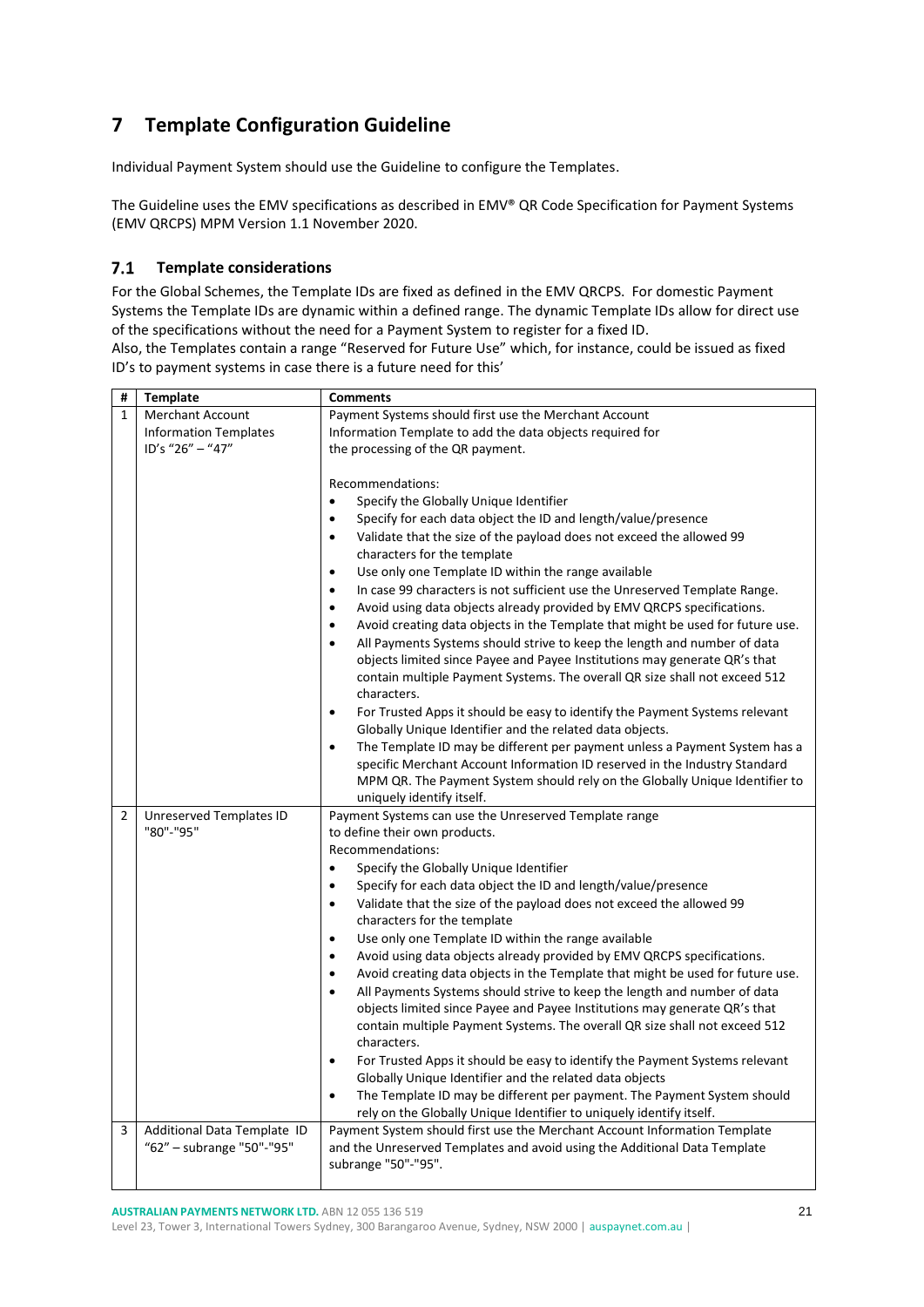|   |                    | Recommendations:                                                                                                                                    |
|---|--------------------|-----------------------------------------------------------------------------------------------------------------------------------------------------|
|   |                    | Specify the Globally Unique Identifier<br>$\bullet$                                                                                                 |
|   |                    | Specify for each data object the ID and length/value/presence<br>$\bullet$                                                                          |
|   |                    | Validate that the size of the payload does not exceed the allowed 99<br>٠                                                                           |
|   |                    | characters for the template. Unlike the above mentioned Templates, the                                                                              |
|   |                    | Additional Template 99 characters are not reserved for the Payment System.                                                                          |
|   |                    | Merchants can add optional fields like Bill Number that might use the same<br>Template 62.                                                          |
|   |                    | Use only one Template ID within the range available<br>$\bullet$                                                                                    |
|   |                    | Avoid using data objects already provided by EMV QRCPS specifications.<br>٠                                                                         |
|   |                    | Avoid creating data objects in the Template that might be used for future use.<br>٠                                                                 |
|   |                    | All Payments Systems should strive to keep the length and number of data<br>٠                                                                       |
|   |                    | objects limited since Payee and Payee Institutions may generate QR's that                                                                           |
|   |                    | contain multiple Payment Systems. The overall QR size shall not exceed 512<br>characters.                                                           |
|   |                    | For Trusted Apps it should be easy to identify the Payment Systems relevant<br>$\bullet$                                                            |
|   |                    | Globally Unique Identifier and the related data objects.                                                                                            |
|   |                    | The Template ID may be different per payment. The Payment System should<br>٠<br>rely on the Globally Unique Identifier to uniquely identify itself. |
| 4 | Other data objects | Payments Systems should not change the length, format, or presence of other data                                                                    |
|   |                    | objects outside the Templates. Specific Templates are reserved for the Payment                                                                      |
|   |                    | Systems.                                                                                                                                            |
|   |                    |                                                                                                                                                     |
|   |                    | For instance, data object Merchant Category Code (ID "52") shall remain mandatory                                                                   |
|   |                    | even though it is not used by the Payment System (that is value "0000" shall be                                                                     |
|   |                    | used).                                                                                                                                              |

<span id="page-21-0"></span>*Table 14 Guidelines on the use of Templates*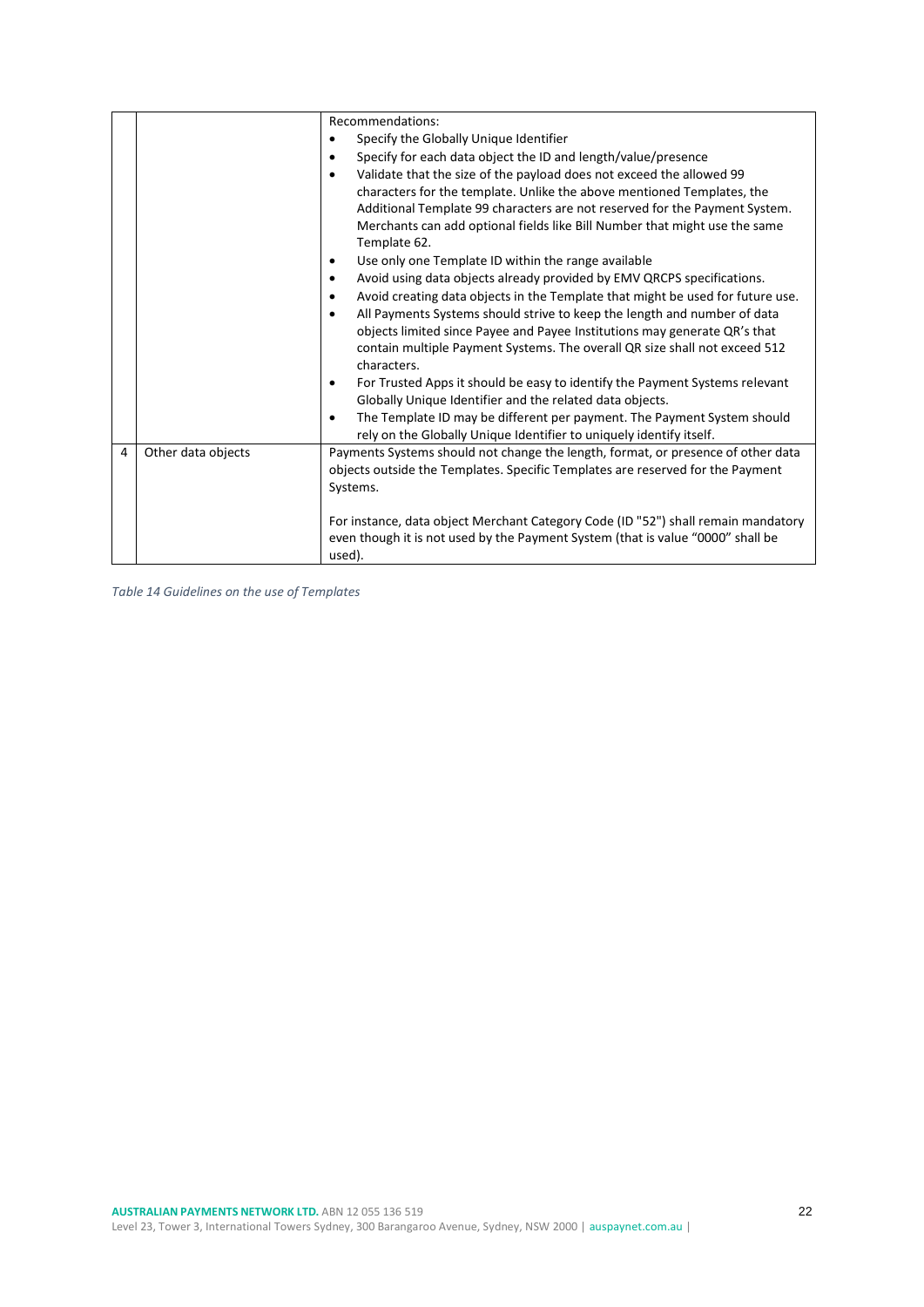# <span id="page-22-0"></span>**8 Security and Privacy Guideline**

Individual Payment Systems will have a set of requirements for their Payer and Payee Institutions concerning the security and privacy of data; this should include QR payments. Each Payment System should have controls in place to validate if their members/participants are compliant with these rules.

Payer Institutions (like Issuers, Banks) and Payee Institutions (like Acquires) are expected to comply with the requirements of the Payment System and to reflect these requirements in the respective agreements with their Payers and Payees.

| #              | <b>Topic</b>                        | <b>Description</b>                                                                                                                                                                                                                                                                                                                                                                                                                                                                                                                                                                                                                                                                                                                                          |
|----------------|-------------------------------------|-------------------------------------------------------------------------------------------------------------------------------------------------------------------------------------------------------------------------------------------------------------------------------------------------------------------------------------------------------------------------------------------------------------------------------------------------------------------------------------------------------------------------------------------------------------------------------------------------------------------------------------------------------------------------------------------------------------------------------------------------------------|
| $\mathbf{1}$   | Quality of Merchant Data            | The Payment System should provide guidance, rules, or policies to<br>$\bullet$<br>ensure consistent use of Payer names, locations, and preferably<br>merchant category code.                                                                                                                                                                                                                                                                                                                                                                                                                                                                                                                                                                                |
| $\overline{2}$ | Use of Trusted App                  | The Payment System should provide requirements to the Initiating<br>$\bullet$<br>Institution to use Trusted Apps. Trusted Apps are vetted by the App<br>Store / Play Store, clearly recognisable to the Payer and Payee as<br>App of the Payee Institution and should be the App scanning the<br>MPM QR.<br>Use of the Trusted App (instead of the native camera) should be<br>$\bullet$<br>promoted to Payers and Payees.<br>The Trusted App should use the Industry Standard MPM QR code<br>$\bullet$<br>scheme. This QR code scheme does not contain any URL that can be<br>used to link or route a Payer to another site or app.                                                                                                                        |
| 3              | Consistent User experience          | The Payment System should provide requirements to the Payer<br>Institution for consistent Payer Experience in the Trusted App:<br>The name of the Payee shall be shown to the Payer before the<br>$\bullet$<br>confirmation using a Payee name that is recognisable to the Payer.<br>The currency should always be shown to the Payer as a field closely<br>$\bullet$<br>related to the amount field.<br>The Payer should only be prompted for input in the App using the<br>$\bullet$<br>data objects specified in the Industry Standard MPM QR.<br>The logo(s) of the Trusted App, if known, may be added by the Payee<br>$\bullet$<br>Institution to the QR frame itself to increase Payer awareness of the<br>supported Apps (see Branding Guidelines). |
| 4              | Personally Identifiable Information | Payment Systems should provide guidance to prevent or minimise<br>$\bullet$<br>the risk to expose Personally Identifiable Information in the QR<br>Payload.<br>Payment Systems should provide guidance, rules, or policies to<br>$\bullet$<br>control and manage the use of Personally Identifiable Information by<br>the Payer Institutions and Payee Institutions.                                                                                                                                                                                                                                                                                                                                                                                        |

<span id="page-22-1"></span>*Table 15 Guidelines on Security and Personally Identifiable Information*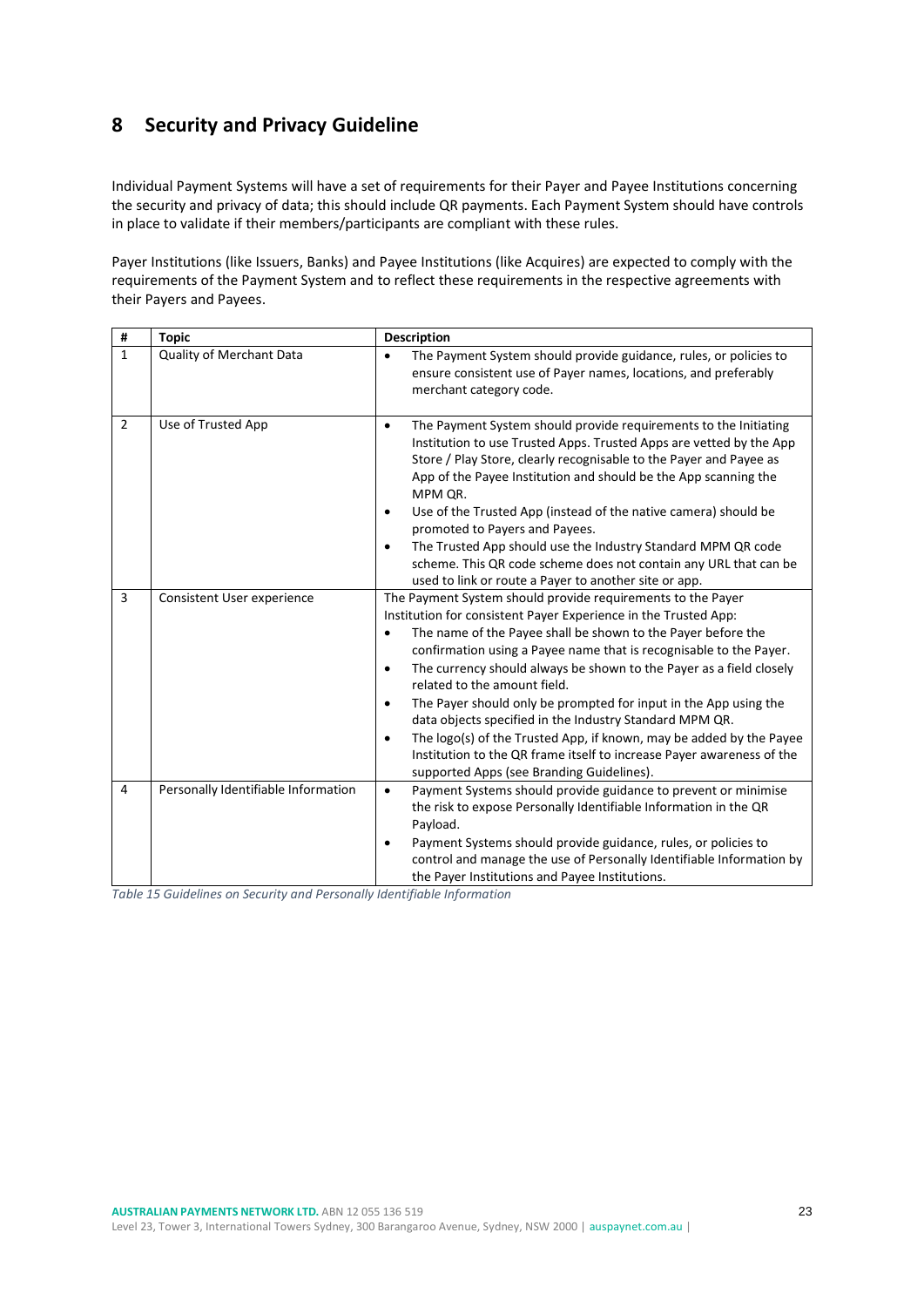# <span id="page-23-0"></span>**9 Branding Guideline**

#### <span id="page-23-1"></span> $9.1$ **Branding of the Industry Standard MPM QR**

The QR of the Industry Standard MPM QR should be easy to recognise and self-explanatory to the Payer. The Branding Guideline should be applied if the device or channel that is used to present the MPM QR to the Payer has the capability to present the requested data.

| #            | Data                                     | <b>Description</b>                                                                                                                                                                                                                                                                                                                                                                                                                                                                                                                                                                                                                    |
|--------------|------------------------------------------|---------------------------------------------------------------------------------------------------------------------------------------------------------------------------------------------------------------------------------------------------------------------------------------------------------------------------------------------------------------------------------------------------------------------------------------------------------------------------------------------------------------------------------------------------------------------------------------------------------------------------------------|
| $\mathbf{1}$ | Payment Systems<br>accepted by the Payee | The Payer should be able to recognise all the individual Payment Systems<br>$\bullet$<br>that are supported by the Payee.<br>The official brand logos of the Payment System should be presented on the<br>٠<br>top of the frame of the QR (static and dynamic) and before the payment in<br>case of dynamic QR.<br>In case of multiple Payment Systems, the order of the logos should be<br>٠<br>consistent with the way presented on other payment channels like POS or<br>online.<br>The logo and logo names should be of equal size<br>٠<br>The QR should not contain any logo of the Payment System inside the QR<br>٠<br>itself. |
| 2            | Payee Related Data                       | The Payee Name should be visible on the QR frame and be consistent with<br>$\bullet$<br>the Payee Name shown in the App.<br>The Payee may present Additional Data on the QR frame like "Merchant<br>٠<br>City", "Merchant ID" or "Terminal ID". This data should reflect the QR<br>Payload data.                                                                                                                                                                                                                                                                                                                                      |
| 3            | OR related data                          | Payees may add specific QR IDs on the frame of the QR for logistical<br>$\bullet$<br>reasons.<br>This data should preferably be not part of the QR payload data and only be<br>$\bullet$<br>for Payee to support the distribution and management of the QR itself.<br>Mostly applies to static QR<br>٠                                                                                                                                                                                                                                                                                                                                |
| 4            | Payer related data                       | The frame of the QR should contain an actionable text like "scan to pay"<br>$\bullet$                                                                                                                                                                                                                                                                                                                                                                                                                                                                                                                                                 |
|              | (Instructions to the Payer)              | The QR frame may contain instructions to the Payer to explain how to pay.<br>$\bullet$                                                                                                                                                                                                                                                                                                                                                                                                                                                                                                                                                |
| 5            | Payee Institution Data                   | The QR frame may contain the official logos of the Payee Institution<br>$\bullet$<br>providing Trusted Apps to promote and support the Trusted App.                                                                                                                                                                                                                                                                                                                                                                                                                                                                                   |

<span id="page-23-2"></span>*Table 16 QR Branding: overview of Data visible on the QR (static and dynamic)*

The Industry Standard MPM QR is not an acceptance brand and is not part of the QR branding. The EMV QR Payment Mark and QR Scan Icon are not mandatory to be used.

The Industry Standard MPM QR Template should be applied to static and dynamic QR: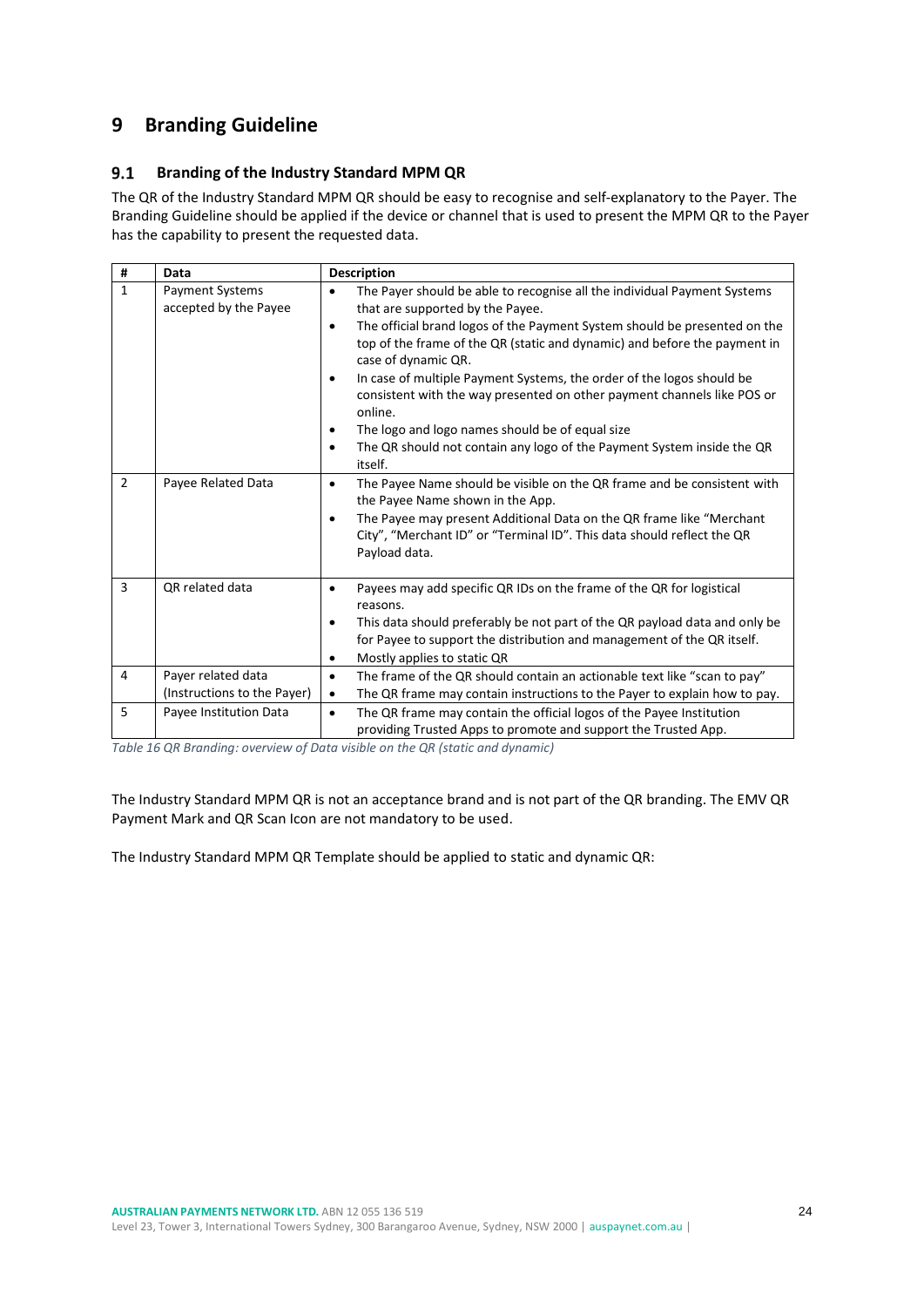

*Figure 3 QR Template*

#### <span id="page-24-1"></span><span id="page-24-0"></span> $9.2$ **Merchant QR Code Readability**

EMV has provided some Guidelines and considerations that should be followed by Payment Systems. See "Merchant-Presented QR Guidance and Examples". A good readability of the QR has positive influence on the Payer acceptance and therefore Payment Systems should encourage the Payer Institutions and Payee Institutions to consider the following factors that improve readability:

- Payment System should prevent dense QR codes so that Trusted App can scan read QRs more easily. The Template Configuration Guidelines should be used by the Payment Systems to prevent QR codes with irrelevant and redundant data
- Test the QR readability with a wide range and representative set of devices. Initiating Institutions providing the App should consider such a test approach.
- For printed static QR the type of paper can influence the readability of the QR.
- For QR on digital displays the contrast ratio and resolution should be considered for readability.
- The angle the Payer can make to scan a QR is important to the readability as well. Payee should be encouraged to install the QR or the display in an optimal position for the Payer to scan the QR.
- Error level L is recommended.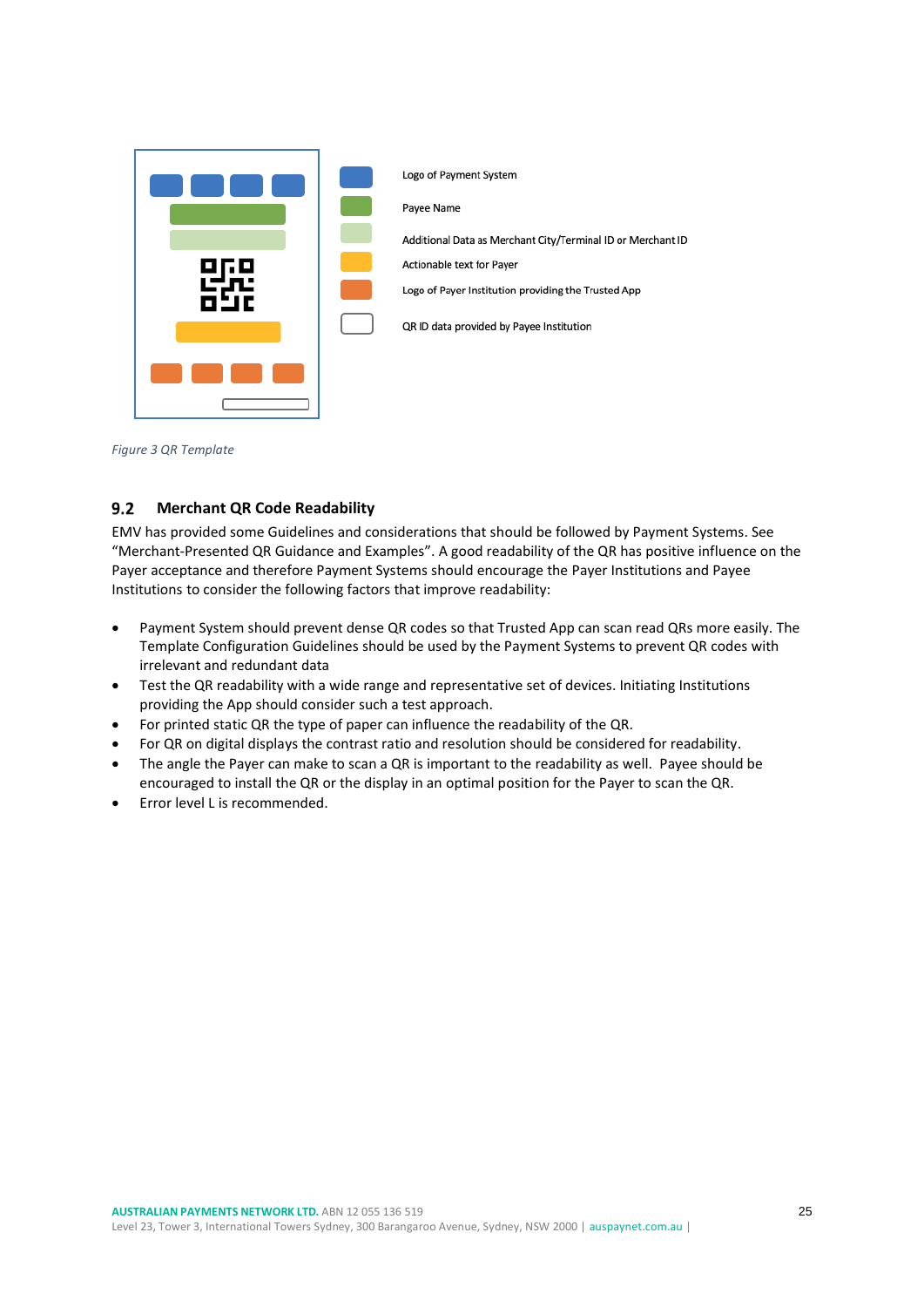# <span id="page-25-0"></span>**10 Supplementary issues**

The Industry Standard for MPM QR does not cover the supplementary points covered in this section

### <span id="page-25-1"></span>10.1 Refunds

Refunds are covered by the rules and regulations of the Payment Systems. Refunds are initiated by the Payee. The EMV QRCPS specifications have no specifications for refunds. The Industry Standard MPM QR specifications cover "payer-initiated transactions".

### <span id="page-25-2"></span>**10.1.1 Refunds without a physical card**

The Payee should rely on the refund solutions already provided by the Payee Institutions. The Payee can select the original transaction (linked refund) in a merchant portal or via an API integration. In online use-cases a refund is linked to the original transaction due to fraud and risk reasons however cards and account to account schemes do allow unlinked refund whereby the original transaction is not mandatory to provide (credit transfers). Some omnichannel merchants use the stored credential of the Payer to execute a refund in case of an instore refund.

### <span id="page-25-3"></span>**10.1.2 Refunds instore to a physical card**

In the case of card present or proximity refunds such as instore POS refunds, there may be a need to present the card used in the original transaction. In these cases, the Payer presents the physical card stored in the wallet. There may be use cases where the Payer does not hold a physical card (forgotten or a virtual card only) and cash return or credit transfer is not an option. The consumer presented QR code may offer an opportunity to retrieve the required card data if merchants have integrated a scanning device solution.

### <span id="page-25-4"></span>**10.1.3 Industry Standard on refunds**

If the Industry requires the Payee to create a Refund QR that can be scanned by the Payee the specifications should be created within the Industry Standard MPM QR. EMV QRCPS specifications do not provide a solution for this.

### <span id="page-25-5"></span>**10.2 Short OR Considerations**

The Industry Standard may provide additional features to the EMV QRCPS based QR scheme.

A short QR may be introduced by using a Payload Format Indicator that is specific to the Industry Standard. The EMV Payload Indicator starts with "01". The Industry Standard may decide to use an additional Payload Indicator like for example 9x. This Payload Indicator should trigger the Short QR scheme.

### The short QR may support:

Less dense QR by using a reference ID to payment in the QR payload instead of the actual payment details.

- The short QR is mostly for dynamic QR whereby a Payee uses a Payee Institution to create a payment ID for the QR payload. The App will scan the QR and send the payment ID to the Payer Institution (Issuer/Wallet provider). The Payer Institution will send a request to a Switch to receive the associated payment data from the Payee Institution that created the QR with payment ID on behalf of the Payee.
- New actors like a Switch need to be introduced and described. The Apps needs to support a "Identify" request that allow to receive payment data from a backend rather than sending it to the Initiating Institution (as is described in the current flows).
- The Payment System processing messages may be different.

### Higher security

- The Switch as a central component allows for the management of the encryption (keys) of data.
- The Payee Institution may sign the dynamic QR during creation and add a specific hash to the QR payload.
- The security is enhanced by a backend-oriented architecture based on reference IDs not exposing any sensitive data in the QR payload.